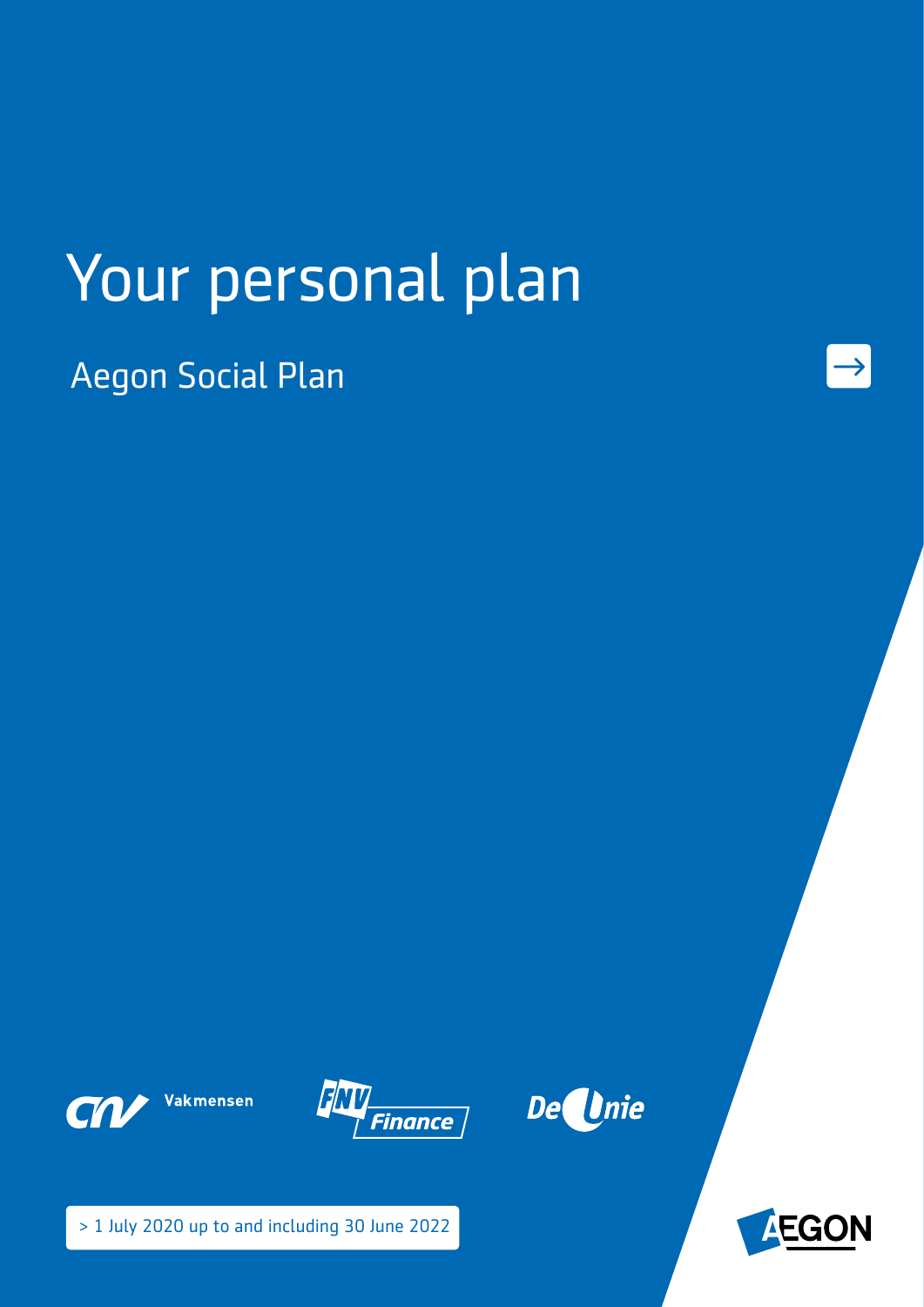## Table of contents

| 1.  | Introduction and guiding principles                        | 4              |
|-----|------------------------------------------------------------|----------------|
| 2.  | <b>Term and scope</b>                                      | 5              |
| 21  | Term                                                       | 5              |
| 2.2 | Scope                                                      | 5              |
| 3.  | <b>Accelerating control over career</b>                    | 6              |
| 3.1 | Pre-mobility                                               | 6              |
| 3.2 | Voluntary mobility                                         | 6              |
| 3.3 | Employment termination                                     | $\overline{7}$ |
| 4.  | <b>Redundancy and forced dismissal</b>                     | 8              |
| 41  | Procedure for reorganization where advice must be obtained | 8              |
| 4.2 | Personal budget                                            | 9              |
| 5.  | provisions<br><b>Other</b>                                 | 15             |
| 5.1 | Consequences for facilities and programs                   | 15             |
| 5.2 | Conditions for job location change                         | 15             |
| 5.3 | Suitable job at a lower level                              | 15             |
| 5.4 | Illness                                                    | 15             |
| 5.5 | Leave and work hours                                       | 16             |
| 5.6 | Advisory Committee                                         | 16             |
| 5.7 | Hardship clause                                            | 16             |
| 5.8 | Relationship to the transitional payment                   | 17             |
| 5.9 | Collective Redundancy (Notification) Act (WMCO)            | 17             |
| 6.  | <b>Definitions</b>                                         | 18             |
| 7.  | Sample calculations for using personal budget              | 20             |

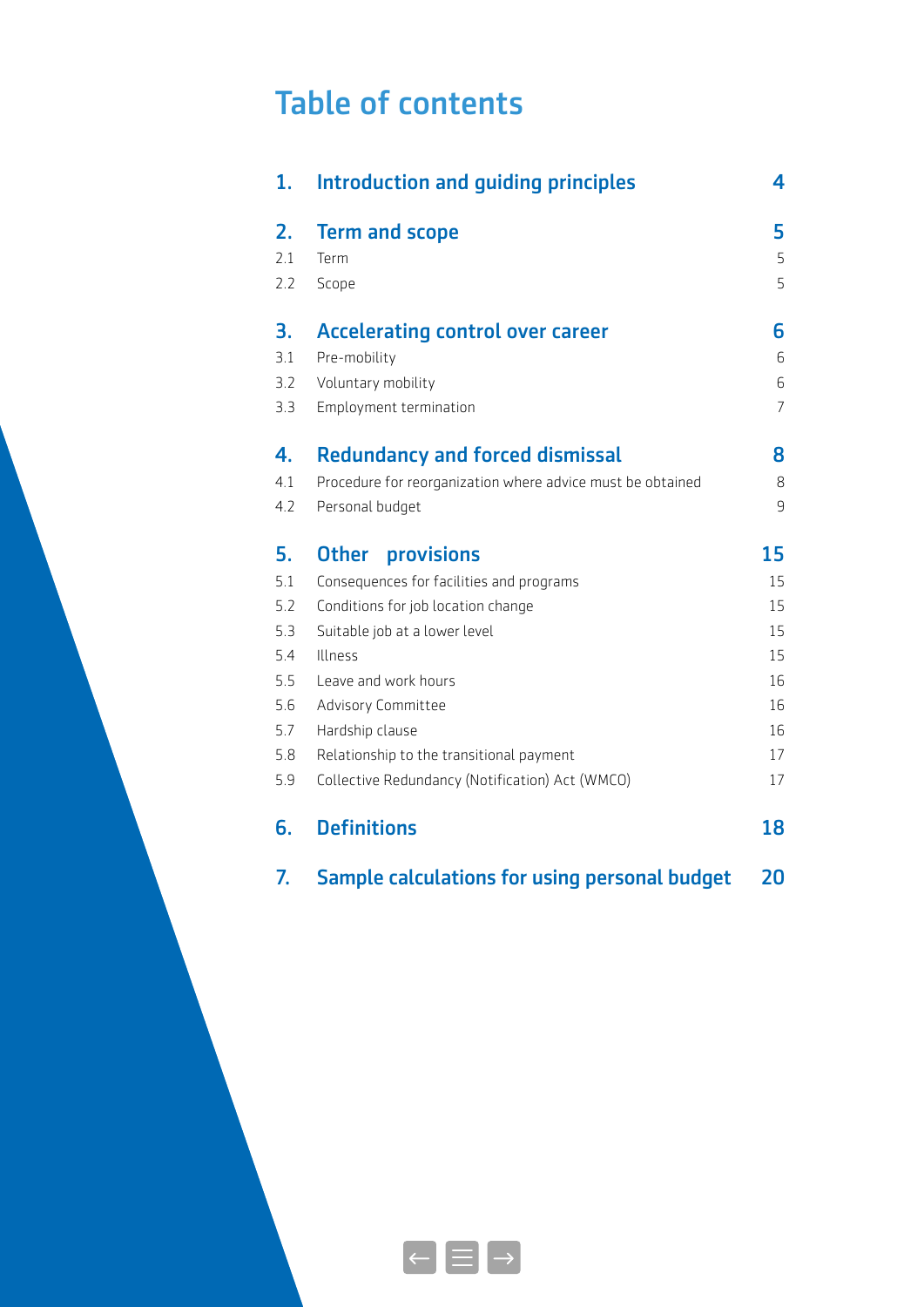## Signature sheet for the Aegon Social Plan 2020-2022

The undersigned hereby declare that they have read and agreed to the Aegon Social Plan 2020-2022, effective July 1, 2020.

| M.J. Edixhoven                                                                                                                 | C.H.A.A. Parren                                            |  |  |
|--------------------------------------------------------------------------------------------------------------------------------|------------------------------------------------------------|--|--|
| CEO Aegon Nederland N.V.                                                                                                       | CPO Aegon Nederland N.V.                                   |  |  |
| City:<br><u> 1989 - Johann Barbara, martxa alemaniar a</u>                                                                     | City:                                                      |  |  |
| Date:<br><u> 1989 - Johann Barn, mars ann an t-Amhain an t-Amhain an t-Amhain an t-Amhain an t-Amhain an t-Amhain an t-Amh</u> | Date:                                                      |  |  |
| F. Polhout                                                                                                                     | <b>B. Vloon-Veurink</b>                                    |  |  |
| Officer FNV Finance                                                                                                            | Officer FNV Finance                                        |  |  |
| City:                                                                                                                          | City:                                                      |  |  |
| Date:                                                                                                                          | Date:                                                      |  |  |
| P.S. Fortuin                                                                                                                   | T. Westerink                                               |  |  |
| Chairman CNV Vakmensen                                                                                                         | Officer CNV Vakmensen                                      |  |  |
| City:                                                                                                                          | City:                                                      |  |  |
| Date:                                                                                                                          | Date:<br><u> 1989 - Johann Barbara, martxa alemaniar a</u> |  |  |
| De heer R. Castelein                                                                                                           | Mevrouw I.L. de Vries                                      |  |  |
| Chairman De Unie                                                                                                               | Officer De Unie                                            |  |  |
|                                                                                                                                |                                                            |  |  |
| City:                                                                                                                          | City:                                                      |  |  |
| Date:                                                                                                                          | Date:                                                      |  |  |

|       | ______                  |      |
|-------|-------------------------|------|
| _____ | _____                   | ____ |
|       | __<br>_____<br>________ |      |
|       |                         |      |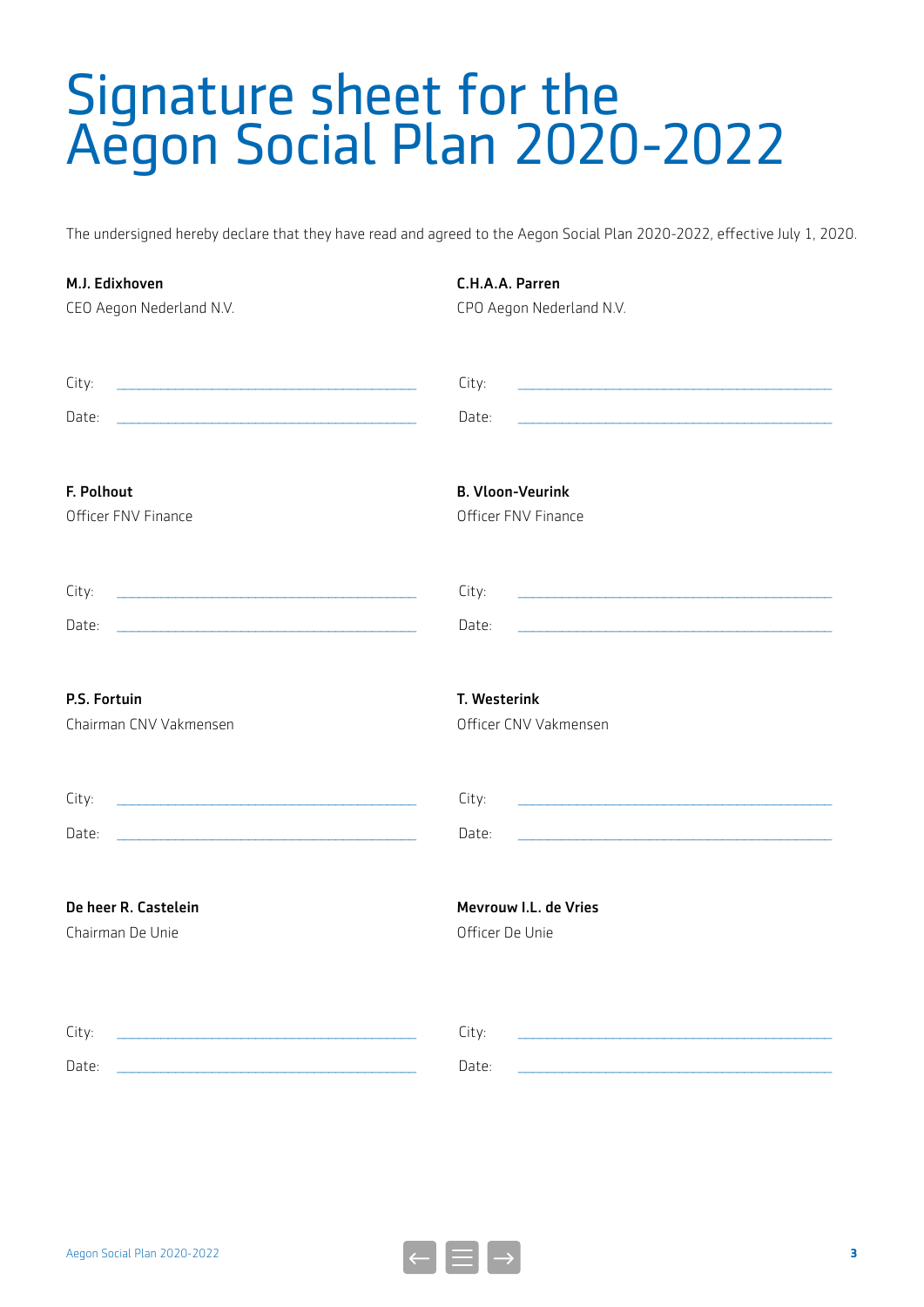## <span id="page-3-0"></span>1. Introduction and guiding principles

The objective we want to achieve with this social plan is as follows:

## We want to enable employees to make their own choices for their personal development and future, and for Aegon to support them in those choices.

This is in line with Aegon's mission as a company: we enable our clients to make well-informed choices for a healthy financial future. That is what Aegon stands for. Aegon is also committed to providing more opportunities for employees to maintain control over their careers. Hence the name: Your personal plan. We believe it is important that employees know where they stand and what options are available to them, even in the event of an (imminent) forced redundancy. Therefore, like the CLA, this plan also emphasizes freedom of choice and tailored solutions. The motto 'from work to work' also remains a part of the plan. The options outlined in this plan focus on everything an employee needs to find new work.

This plan was developed based on the following five basic principles:

- 1. We take the employee's individual choice as the starting point (control over one's career). At the same time, we recognize that reorganizations at Aegon infringe on this ability to maintain control over one's career.
- 2. We see career development as a continuing activity. Attention is paid to the employee's career development from the first day on the job, instead of only when there is an organizational change. That is why we distinguish a continuing line between the provisions laid down in chapter 3 of the CLA (training and development) and the provisions laid down in section 3 (accelerated personal management) and section 4 (redundancy and forced redundancy).
- 3. Aegon facilitates employees with tools and guidance.
- 4. We believe that solidarity between employees with a stronger position in the job market and employees with a weaker position in the job market is important.
- 5. We have an eye for diversity and special situations.

Where this plan refers to 'we', we mean Aegon and the trade unions together. Together we are, and feel responsible for, the future of the employees and of Aegon as a company. That is why we have developed this plan together, in co-creation with, and with involvement of, the Central Works Council (CWC) and a large group of Aegon employees.

The partners in the bargaining process (the supervison team):

#### Aegon HR FNV Finance Central Works Council

Clim Parren Saskia van der Mei Fred Polhout

Han de Vos Jos Hettinga

## CNV Vakmensen

Bernadette Vloon-Veurink

Tamara Westerink

### De Unie

Inge de Vries

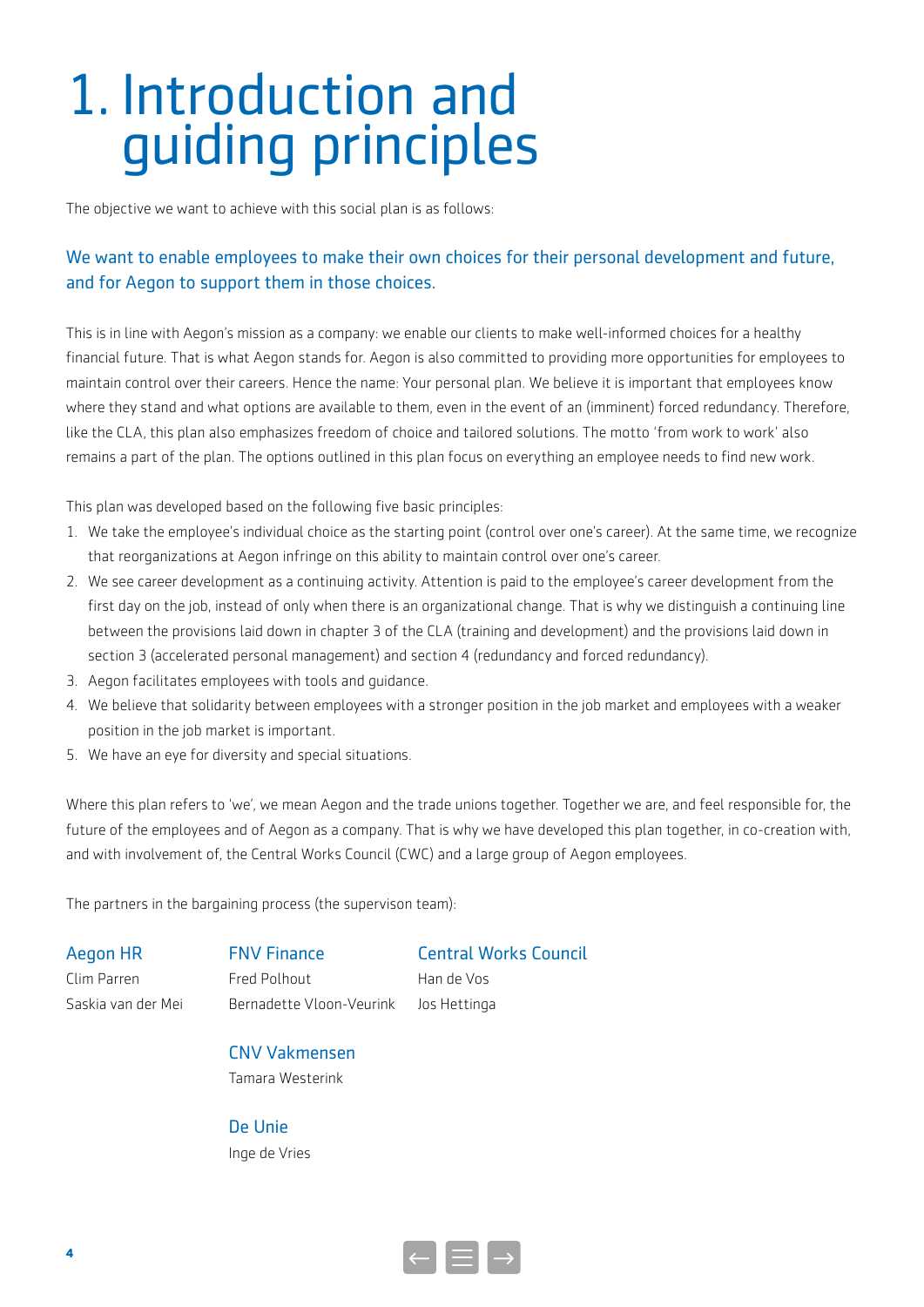# <span id="page-4-0"></span>2. Term and scope

## 2.1 Term

This agreement will go into effect on July 1, 2020 and will remain in force up to and including June 30, 2022. The agreements in this plan replace the provisions in all previous social plans. That means only the provisions set forth in this document are valid and that no rights may be derived from the provisions defined in any previous social plans. The agreements in this plan – with the exception of section 3 – will no longer remain in effect after the end of the term and/or after any interim changes to the agreements, as referred to in the Dutch Collective Labor Agreement Act. If there are changes in legislation or regulations at any time during the term that conflict with the agreements in this document, or if for some other reason a trade union or Aegon believes that any provision of this agreement cannot be maintained or supplementation of a provision is considered desirable, the parties must consult with each other on the need for interim amendment of the agreements in this document.

## 2.2 Scope

The provisions in this plan will apply to the following two situations:

- 1. Advice must be obtained for a reorganization in which the employee's position/job becomes redundant, is moved or changes significantly. The request for advice is submitted within the term of this plan. This means that this plan applies to anyone affected by the reorganization described in that request for advice, regardless of the (expected) date of redundancy.
- 2. The NL MT of Aegon Nederland, or its counterpart for Aegon Asset Management or Corporate Center, can declare this plan applicable to individual cases in which there is an organizational change, where advice does not have to be obtained or where a position/job becomes redundant, is moved or changes significantly.

This plan provides for a generic framework for reorganizations at Aegon. Aegon can make additional agreements per reorganization with the Central Works Council. These include solutions tailored to certain groups particularly affected by a reorganization. The trade unions are consulted first.

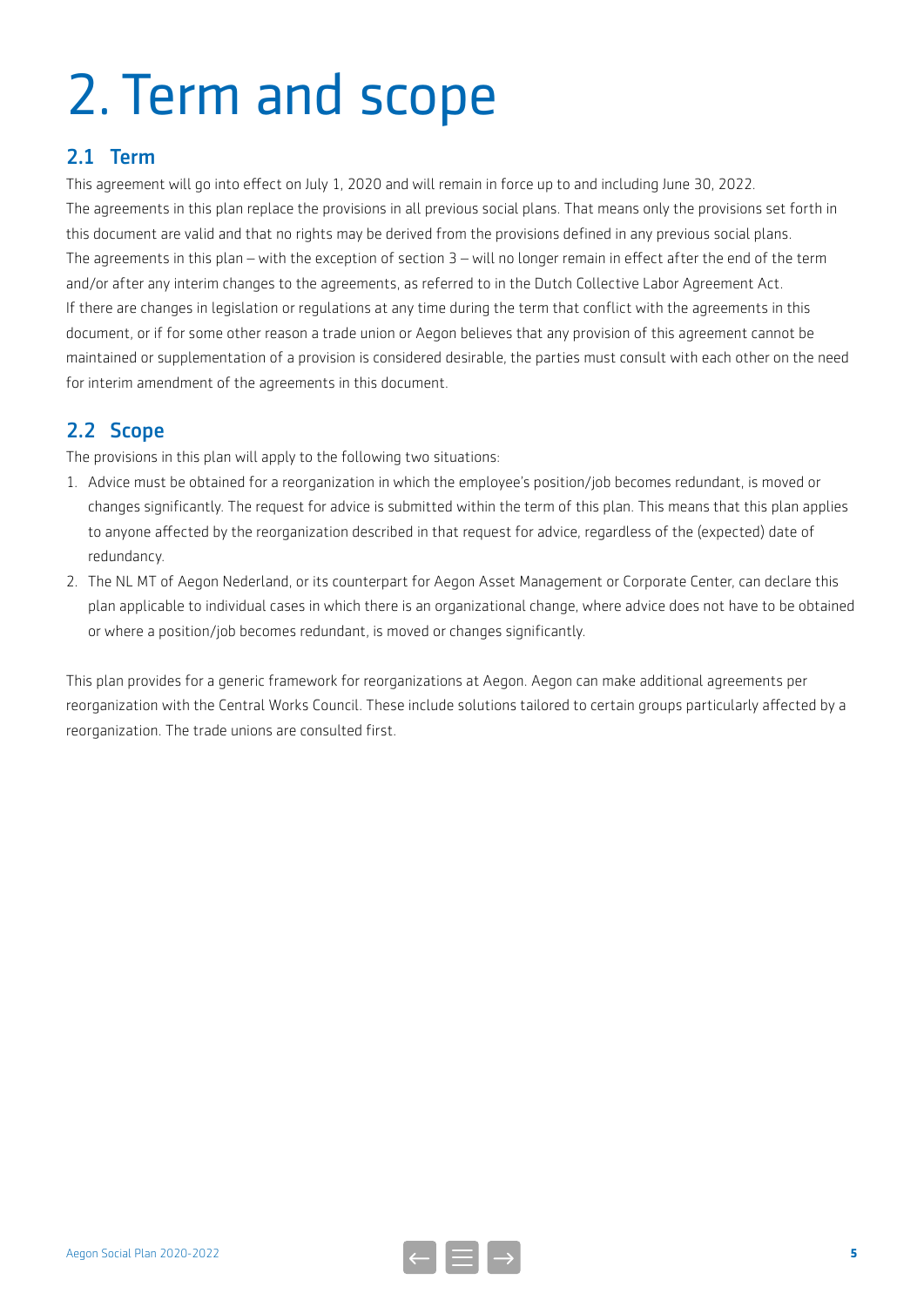# <span id="page-5-0"></span>3. Accelerating control over career

We are striving for a situation in which Aegon organically adapts to changing conditions in the market. Ideally, we will prevent forced redundancies in the future, because we continually make adjustments to the number of jobs and job descriptions. Both organizational and employee development play a role herein. To support this ambition, we have come to agreements about 'pre-mobility', to further support employees' being in control of their own career.

## 3.1 Pre-mobility

The following principles shall apply:

- In the event of any expected organizational changes with impact on employees, management will meet with those employees as early on in the process as possible, so that those employees can anticipate what they have to do to increase their chances of obtaining a different job – either at Aegon or elsewhere.
- Aegon holds individual meetings with employees who are in a vulnerable position, for example if they have worked in the same job for a long time. These meetings will focus on discussing the options available to conduct a career path checkup and other employability tools.
- Aegon will continue to make every effort to place employees whose jobs will be eliminated (in the future) in other positions at Aegon. In this case, Aegon will also see if it is possible to offer temporary jobs that would otherwise be filled by external workers, all within the limitations set by applicable laws and legal regulations.
- Employees who will be (at risk of being) made redundant will be given 'priority candidate' status.
- Job openings will always be posted internally first, along with each job's level and role cluster. Posting jobs externally is avoided where possible.

## 3.2 Voluntary mobility

There are two types of voluntary mobility.

- If a certain business unit anticipates a reorganization, Aegon may set up a redundant employee replacement program under certain conditions. This may be set up for a certain business unit or for certain functional groups. More details can be found under article 3.2.1.
- Once the reorganization has been finalized, non-redundant employees can choose to leave instead of a coworker who has been declared redundant. More details about this voluntary leave program can be found under article 3.2.2.

An employee who opts for a voluntary mobility program will then be entitled to a personal budget as specified under article 4.2 multiplied by a factor of 0.5. The factor will change from 0.5 to 0.75 effective October 1, 2020. The same terms and conditions apply to the use of this budget that apply to employees who have been made redundant.

### 3.2.1 Voluntary departure program

Once the intent of an organizational change within a certain business unit has been announced, Aegon will decide when and under what conditions the voluntary departure program will be offered based on the rules listed below. Employees can then notify their manager from that time onwards that they wish to leave the organization on a voluntary basis under this program. The intended outcome is to have fewer forced dismissals because the future reorganization has less impact or, in the best-case scenario, does not happen at all.

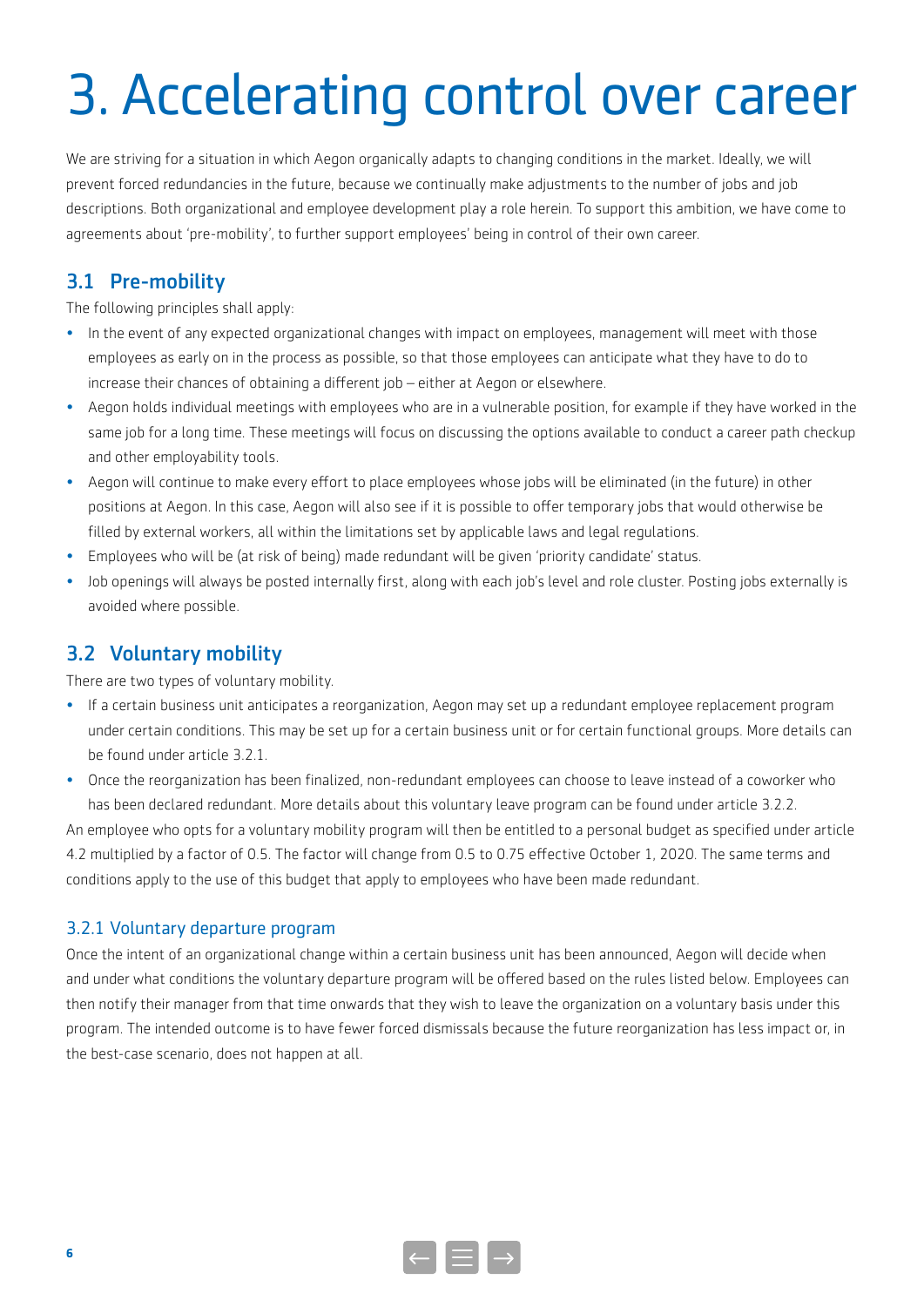#### <span id="page-6-0"></span>Rules:

- Aegon specifies which business unit the voluntary departure program will apply to, along with the start and end dates.
- The following points will be identified as soon as possible:
	- What terms and conditions apply to participation in this program
	- Which jobs are eligible under this program
	- How many employees in total can take advantage of the program
- Aegon ultimately decides which employees are eligible for the program. This means that Aegon can reject a request if an employee is (currently) irreplaceable due to specific knowledge, skills and/or experience, or if more employees have applied for the program than there are positions to be eliminated under the upcoming reorganization.

#### 3.2.2 Redundant employee replacement program

If the reorganization is already underway and employees have been declared redundant, another employee who has not been declared redundant can opt to take advantage of the voluntary departure program if doing so prevents the forced redundancy of another employee. This program applies to employees who have not been declared provisionally or definitively redundant, but who are part of a group whose jobs are mutually interchangeable, whereby other employees in the group have been declared redundant under the reflection principle.

#### Rules:

- The position that opens up after the employee's voluntary departure will then be filled permanently by another employee who has been declared redundant under that reorganization. That employee is selected based on the applicable ministerial regulation(s), including the reflection principle.
- The redundant employee replacement program can only be used during the first three weeks from the date of definitive redundancy within these interchangeable positions.
- Where necessary, Aegon will decide which employees may take advantage of the program based on the reflection principle.

## 3.3 Employment termination

An employee who opts for a voluntary mobility program agrees to the employment being terminated by mutual consent.

If the employee indicates that they would like to take advantage of the voluntary departure program and Aegon honors that request, Aegon will offer a settlement agreement as soon as possible. The employee must sign and return this agreement to Aegon within two weeks. If not, Aegon will assume that the employee has decided against using this program for now.

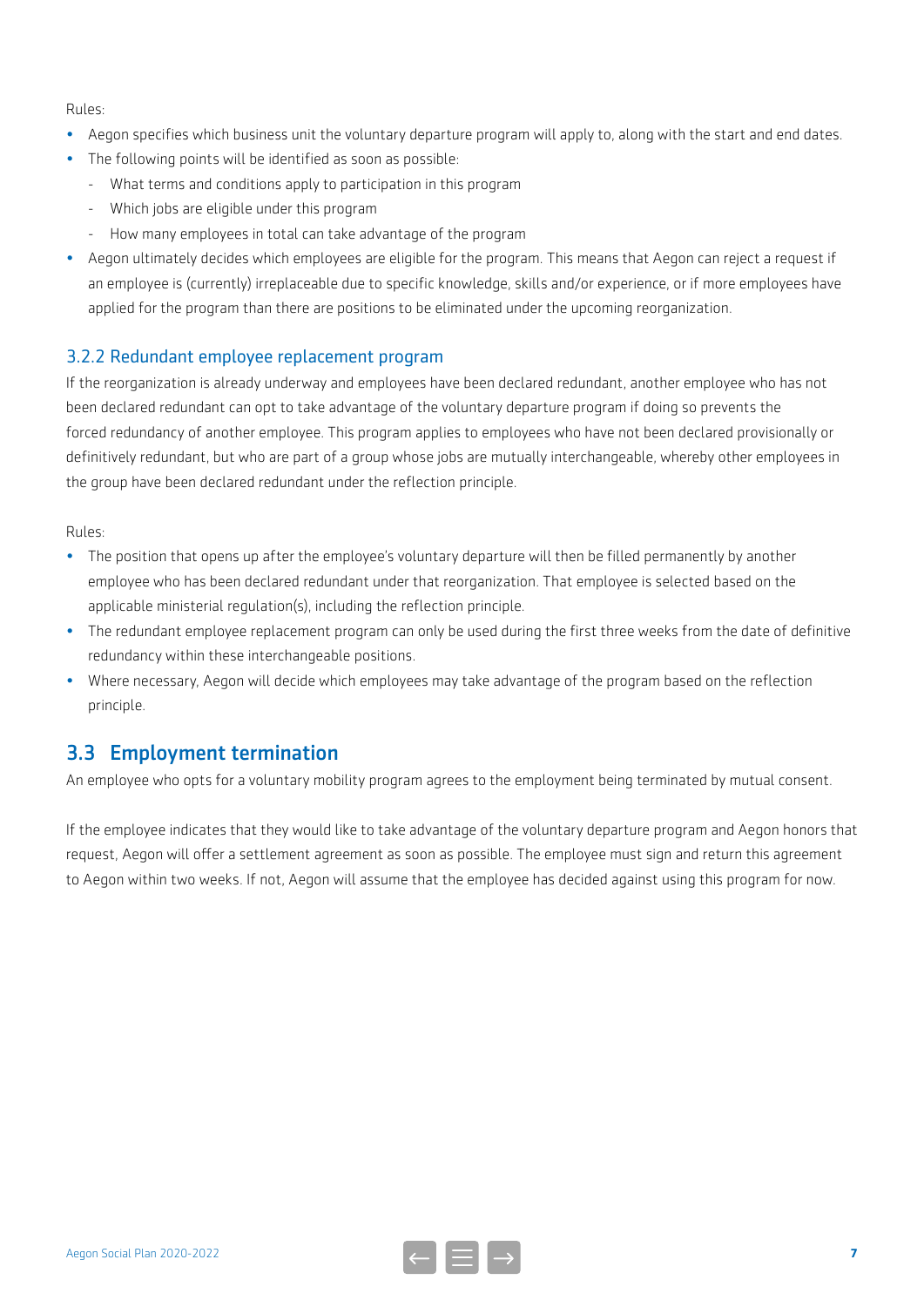## <span id="page-7-0"></span>4. Redundancy and forced dismissal

Despite all efforts undertaken by Aegon to avoid redundancies in (large-scale) reorganizations or changes in work processes, situations still may arise that result in the employee's job or position being eliminated, moved or significantly changed. These changes can lead to definitive redundancy if the employee is unable to find another job during the premobility stage. We have made the following arrangements for these situations.

## 4.1 Procedure for reorganization where advice must be obtained

If advice must be obtained for a given reorganization, management will present a request for advice to the (Central) Works Council. This request for advice will include the following information:

- Whether the reorganization involves a cutback in jobs along with the expected number of jobs to be eliminated and/or the number of jobs to be reduced per unit.
- Whether there are jobs that remain the same, change or move.

### 4.1.1 Determining provisional redundancy

There are four situations in which a reorganization can lead to redundancy:

- 1. Reduction in the number of jobs for unchanged and/or interchangeable positions
- 2. Jobs that change
- 3. Jobs that are eliminated
- 4. Jobs that are moved to a different business location.

The first step is to determine which employees are subject to redundancy based on the following rules. Those employees will then be declared provisionally redundant:

Re 1. Unchanged and/or interchangeable positions

 Aegon applies the applicable ministerial regulation(s), (the reflection principle) for cutbacks in unchanged and/or interchangeable positions.

• Re 2 and 3. Changed and eliminated positions.

 The process for registering and matching interest will take place for changed and eliminated positions (as outlined in article 4.1.2).

• Re 4. Moved positions.

 If the job moves, the employee will move with it unless their commute to the new location takes longer than 90 minutes whereas the commute prior to the move was shorter than 90 minutes. If the employee's commute is longer than 90 minutes and the commute before the move was usually shorter than 90 minutes, the employee can still choose to keep the job in the new location.

 If there is a cutback in the number of jobs in addition to a position moving to a new location, redundancy will then be determined based on the applicable ministerial regulation(s), including the reflection principle.

 Travel time for the employee's commute is measured based on www.9292.nl or the ANWB route planner if considered reasonable, depending on the employee's usual mode of travel before the reorganization was announced (see also article 5.2).

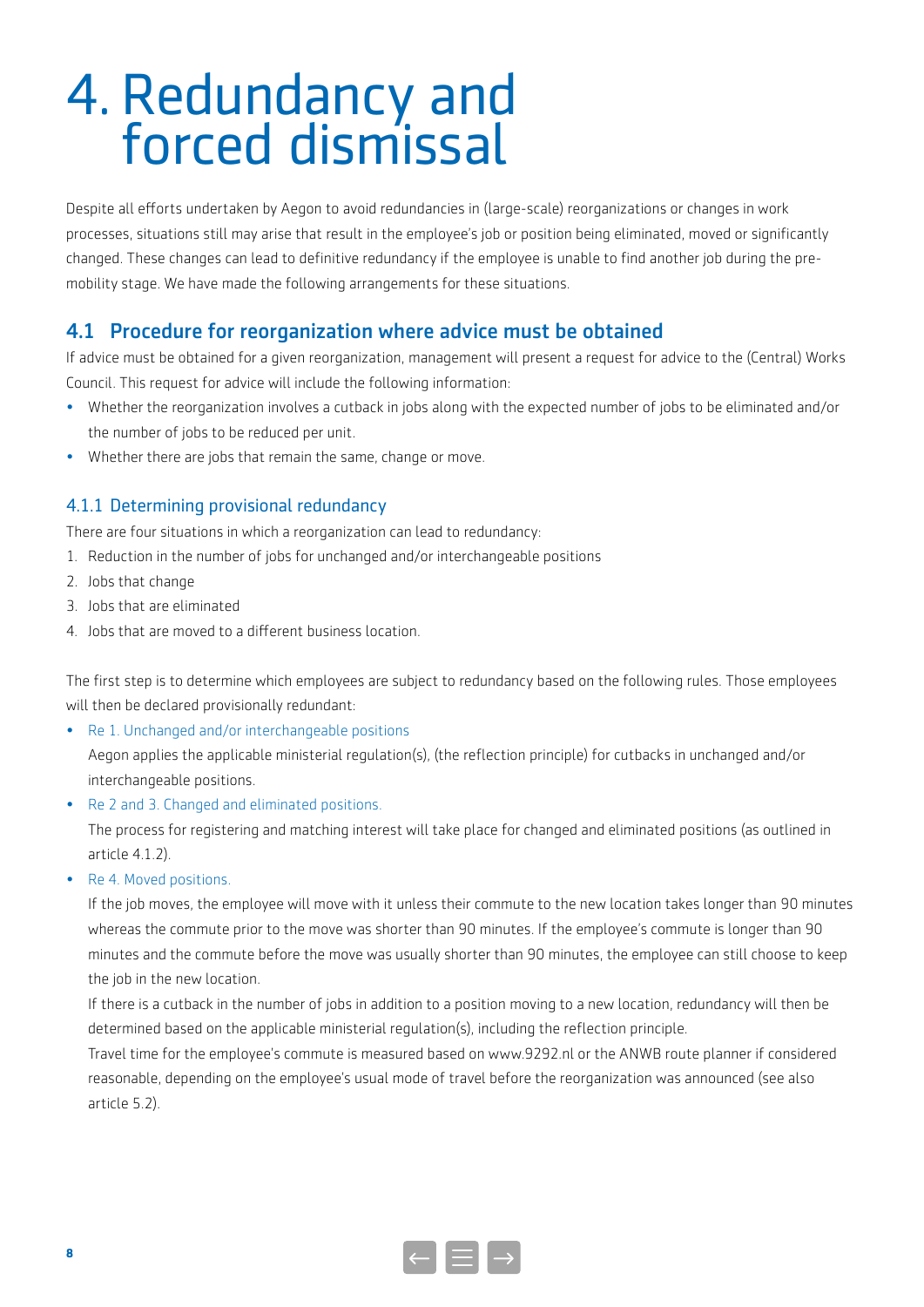#### <span id="page-8-0"></span>4.1.2 Interest registration and matching

Interest registration will take place for all employees who are likely to become redundant based on the situations described above. The interest registration will include the employee's education, experience, work history and abilities. The scope of the position (number of work hours) will also be reviewed.

The employees will then be matched with the available new positions. This will be determined as uniformly and objectively as possible. If the employee is eligible or can be made eligible within six months after reassignment to the position that they are interested in, the employee will then be reassigned to that position.

Employees who cannot be reassigned within the reorganization area and also otherwise cannot be assigned to a suitable job will be declared definitively redundant per the date the job will be eliminated.

#### 4.1.3 Definitive redundancy

An employee who is declared definitively redundant will receive a written confirmation to that effect. The written confirmation also specifies the date the employee will be made definitively redundant (the redundancy date). The provisions outlined in article 4.2 will only go into effect on the redundancy date.

#### 4.1.4 Release from work

Employees will be released from work as of the redundancy date so that they can look for a new job at or outside Aegon, start on their personal development and choose how to spend their personal budget (see paragraph 4.2). As long as they are employed at Aegon, they have 'priority candidate' status when applying for internal positions.

## 4.2 Personal budget

Redundant employees will have a personal budget at their disposal per their redundancy date. The reference date for the amount of the personal budget is the redundancy date. Redundant employees can choose how they would like to spend the available funds (see article 4.2.2).

#### 4.2.1 Budget structure

The personal budget is a gross amount and consists of two parts:

#### Part A

A gross amount of € 5,000 plus

- 3 times the gross monthly salary for employees 44 years of age and younger.
- 5 times the gross monthly salary for employees 45 to 54.
- 6 times the gross monthly salary for employees 55 years of age and older.

#### Part B

A (gross) amount that is based on the following formula: the (gross) monthly salary times the consecutive number of years of service on the redundancy date times a factor that is dependent upon the number of years of service:

- Employees with less than two years of service with Aegon on their redundancy date are not entitled to Part B of the personal budget (factor 0)
- The following applies to employees who have completed two or more years of service with Aegon on their redundancy date:
	- The first 6 years of service: factor 0.8
	- As of the 7th year of service: factor 1.0

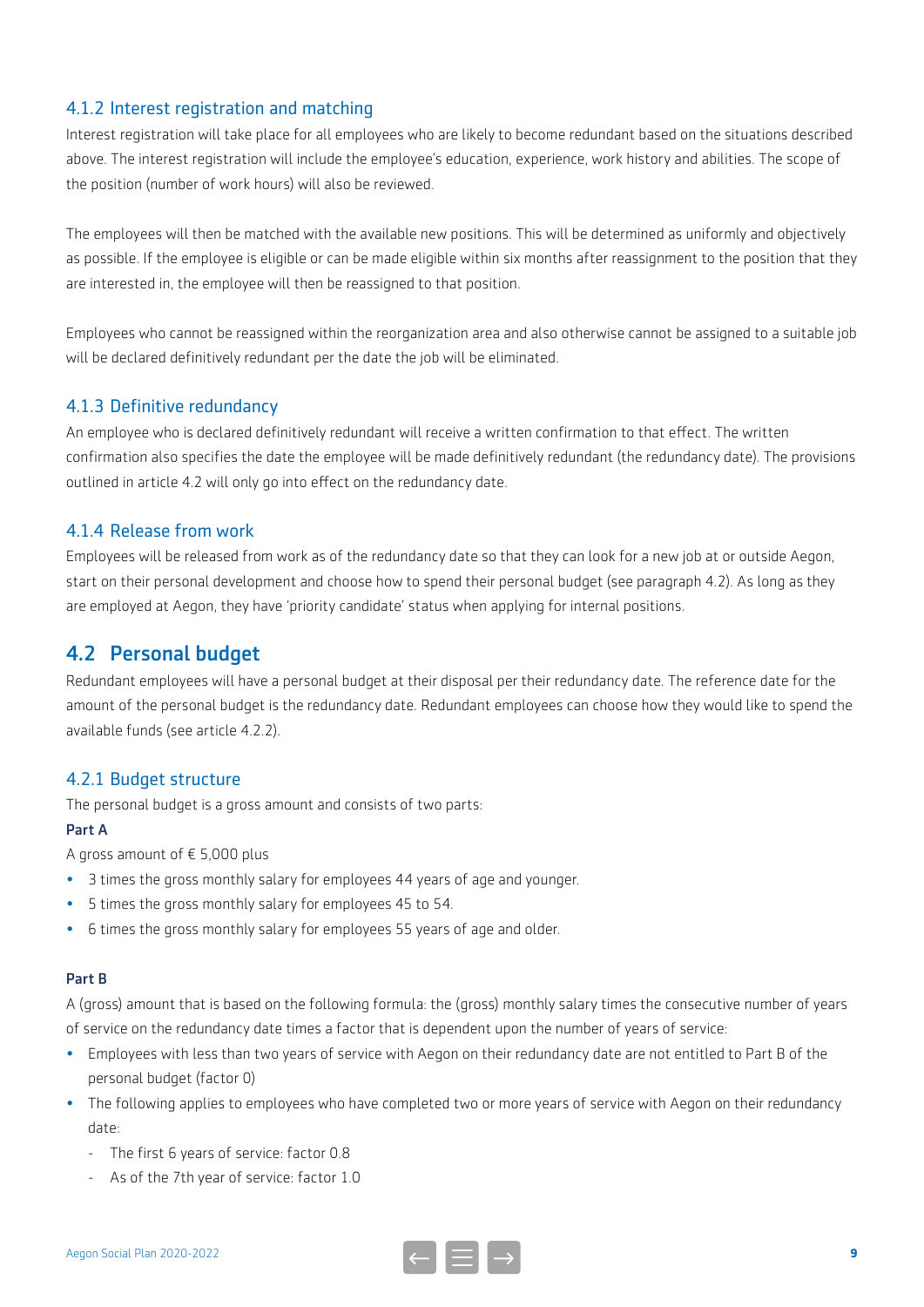The personal budget for requests for advice that are submitted on or after January 1, 2022, will be calculated as follows from that point forward:

The personal budget is a gross amount consisting of two parts:

#### Part A

A gross amount of € 2,000 plus:

- 2 times the gross monthly salary for employees 44 years of age and younger.
- 3 times the gross monthly salary for employees 45 to 54 years of age.
- 4 times the gross monthly salary for employees 55 years and older.

#### Part B

A gross amount that is based on the following formula: the gross monthly salary multiplied by the number of consecutive years of service multiplied a factor that is dependent upon the number of consecutive years of service on the redundancy date:

- Employees who have been employed by Aegon for less than two years are not entitled to part B of the personal budget (factor 0)
- The following applies to employees who have been employed by Aegon for two years or longer on the redundancy date:
	- The first 6 years of service: factor 0.7;
	- The 7th year of service and beyond: factor 0.9.

The following conditions apply:

- In the calculation, vacation bonus (8%) and thirteenth month (8.33%) are added to the gross salary.
- The calculation of Part B of the personal budget is based on the number of consecutive years of service, whereby prior (non- consecutive) years of service are only included if that period was followed by subsequent employment. This applies to any temporary contracts through a job agency, as long as the criterion of subsequent employment is met in accordance with the legal definition thereof.
- Variable pay or a compensatory bonus for the discontinuation of variable pay and/or other components is not included in the base amount for the personal budget.
- The personal budget cannot exceed the projected loss of income up until the employee's official AOW retirement age (including WW unemployment benefits). See the definition of 'projected loss of income' in section 6.
- The (implied) notice period that remains once the employment has ended and continues until a WW unemployment benefit is awarded must be funded by the employee through their personal budget.
- Employees who have already reached the official AOW retirement age, but are still working at Aegon on that date, are not entitled to a personal budget.

## 4.2.2 Personal budget spending

Aegon wants to encourage personal development and long-term employability as much as possible in order to increase opportunities for new employment. We believe that solidarity between people with a stronger position in the job market and those with a weaker position is very important. We want to accomplish that, along with the principle of 'maintaining control over one's own career', by making certain spending options in the personal budget more easily accessible (more affordable).

Therefore, we have made pricing agreements that apply to the use of the personal budget. The employee maintains control when it comes to choosing what they want to do, and those choices become more 'affordable' the more they contribute towards increasing the employee's worth in the job market.

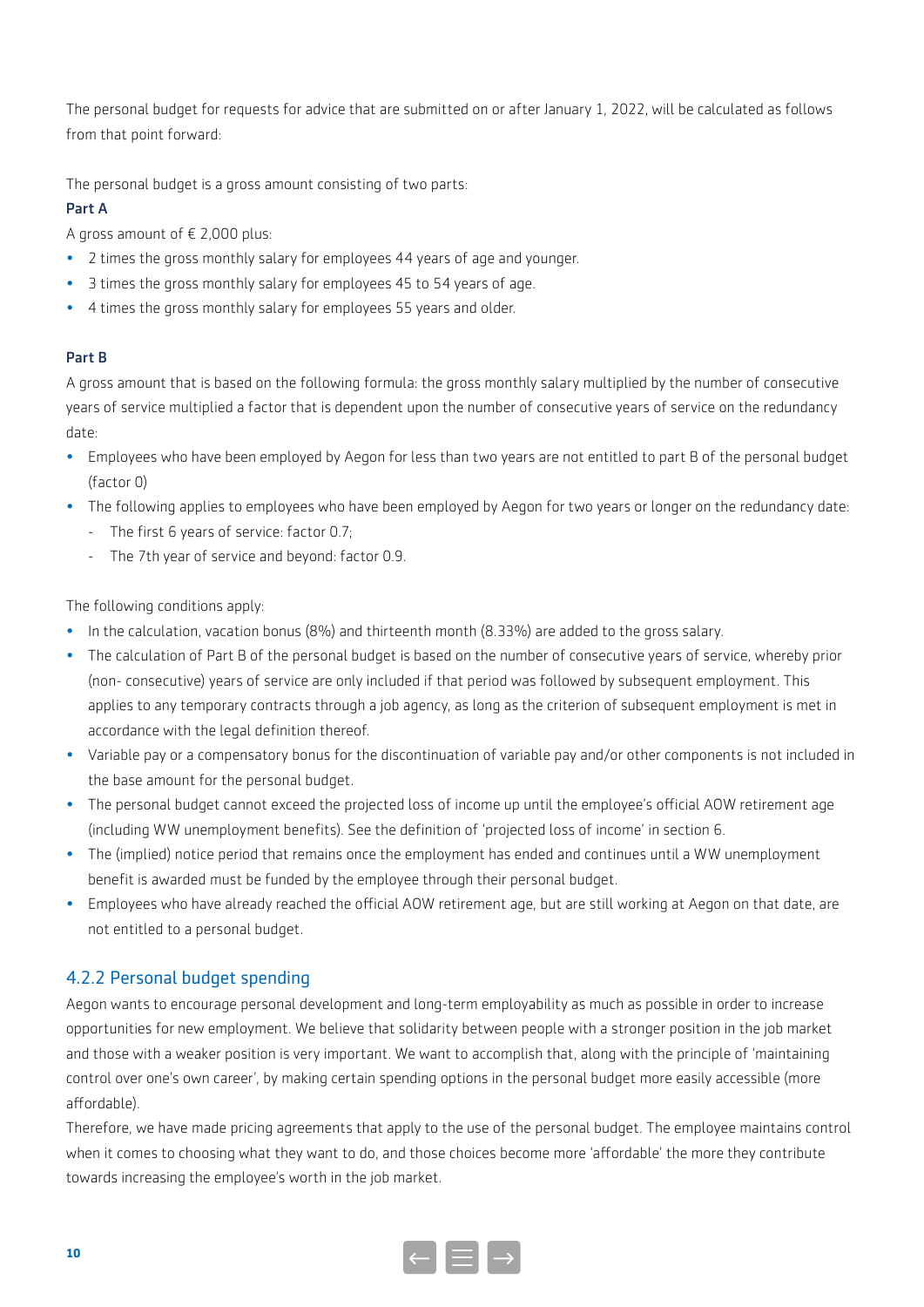Three spending categories have been established for this purpose:

#### 1. Investing in yourself

 The purpose of these funds is to invest in a new future in the job market. The factor 1.4 applies to these funds. Spending in this category includes:

- a. From work to work counseling (such as outplacement or career path development)
- b. Education and training

#### 2. Income fund or supplement

 The purpose of these funds is to provide (additional) income after the employment has ended. The factor 1.15 applies to these funds.

Spending in this category includes:

- a. Supplementing the WW unemployment benefit up to 100% of the employee's salary at Aegon
- b. Pension supplement
- c. Supplementing a lower salary elsewhere up to 100% of the employee's salary at Aegon
- d. Starting one's own company or becoming an independent contractor

 The following spending options are no longer possible for requests for advice that are submitted on or after January 1, 2022: Supplementing the WW unemployment benefit up to 100% of the Aegon salary (2a), supplementing a lower salary elsewhere up to 100% of the Aegon salary (2c), and starting one's own company or becoming an independent contractor (2d).

#### 3. Buying or cashing in time

 The purpose of these funds is to buy a few months of service so that the employee can use that time to look for a new job and/or to work on their development, or to have the money paid out for the employee to spend as they wish. The factor 1 applies to these funds.

Spending in this category includes:

a. Buying time

 Buying a number of months of employment so that the employee can spend that time to look for a new job at or outside Aegon and/or to work on self-development.

b. Cashing in

Having (some of) that amount paid out so that the employee can decide how to spend (some of) that budget.

Effective October 1, 2020, the employee can make a one-time selection on how to spend their personal budget. It will no longer be possible to make any changes (during the time that employee is still employed by Aegon after the redundancy date). Exceptions to this rule are the spending options: 'Supplementing the WW unemployment benefit up to 100% of the employee's salary at Aegon (2a)' and 'Supplementing a lower salary elsewhere up to 100% of the Aegon salary'(2c). It is only possible to choose what to do with these spending options once the salary with the new employer is known or once WW unemployment benefits have been awarded. In those cases, it is still possible to choose from one of these two spending options after the purchased additional employment time goes into effect.

An employee can only cash in (some of) their personal budget once the employment ends.

Since the personal budget is a gross amount, these expenditures are always deducted as a gross amount from the personal budget.

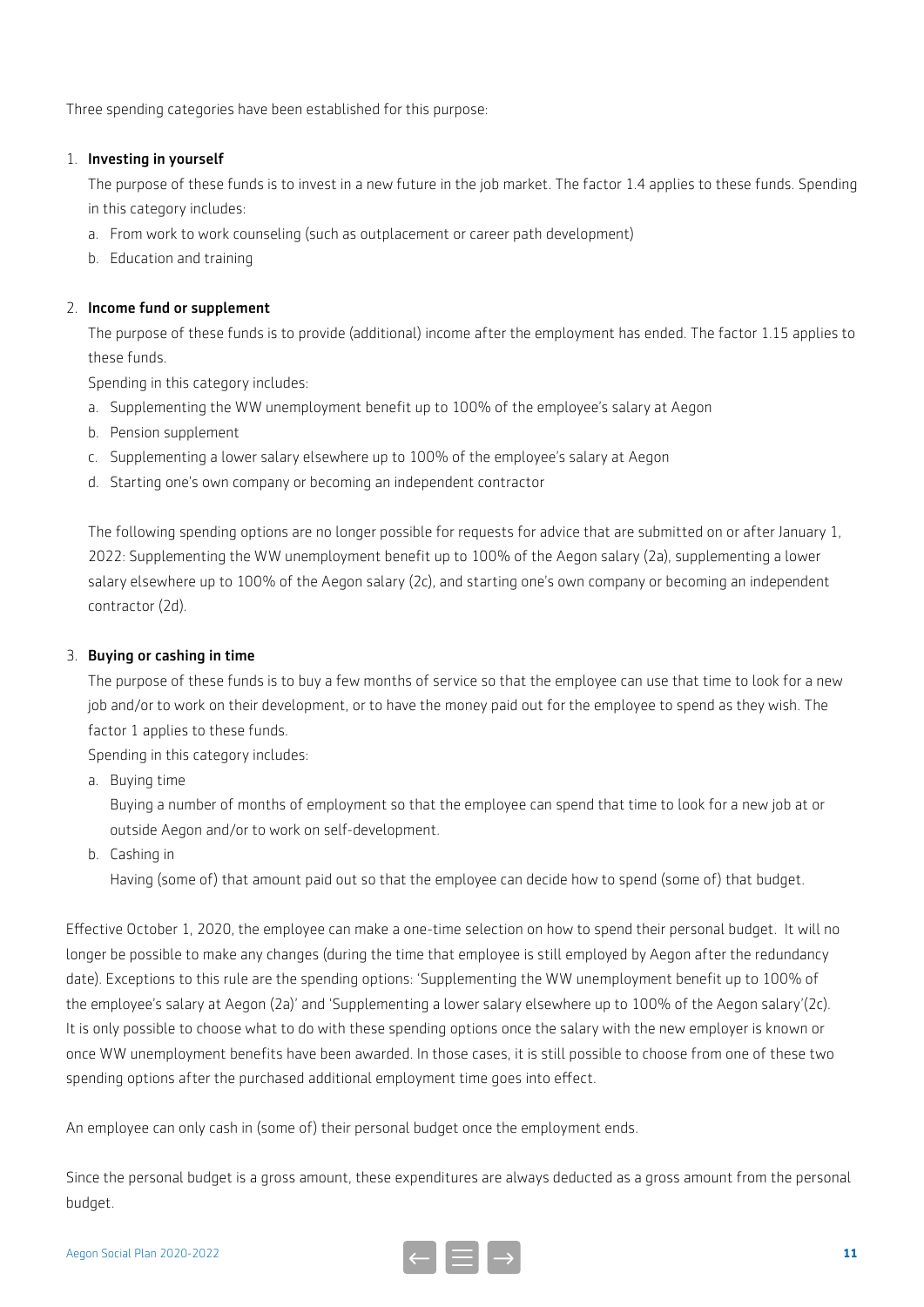Other arrangements and conditions for the use of the personal budget can be found under article 4.2.4.

If the employee decides at a later stage to end the employment on an earlier or later date or if they wish to change how they spend their budget, those new agreements will be added as an addendum to the original settlement agreement if necessary.

Obviously, it is up to the UWV Dutch Employee Agency to decide whether an employee is eligible for benefits on their employment termination date. If the employee opts for a quick departure (before the end of the notice period) this can prevent the employee from being able to receive WW unemployment benefits immediately after leaving. Therefore, it is important to carefully consider all options and to obtain good advice regarding the consequences of those choices.

### 4.2.3 Counseling while making decisions

Since dismissal is a major event, we believe it is important that employees receive proper counseling during this change and while making decisions about their future. Therefore, we have made the following three agreements.

- 1. The following actions will be taken during the first month that the employee has been declared redundant, or earlier where possible:
	- The employee will be invited to attend a (group) meeting, which will focus on dealing with major events, such as dismissal, where they will have time to speak with professionals and others who are going through the same experience they are.
	- During the first two weeks of this month:
		- The employee will be invited for a meeting with HR. At this meeting HR will discuss with the impact of being declared redundant and will explain the choices the employee can make with the personal budget.
		- The employee can also undergo an employability assessment. This assessment provides insight into the opportunities available in the job market. The outcome can also help the employee decide how to spend the personal budget.
	- The employee will finalize selections for the personal budget spending no later than the 20th of the month. These selections will be recorded in the settlement agreement and signed before the end of the month.
- 2. If the employee is still employed by Aegon After the redundancy date, they can still access the virtual desk on Aegonnet for answers to all questions about reacquainting themselves with the job market. During this period, Aegon will also regularly ask the employee how the development of their new prospects is progressing.
- 3. All activities and meetings that have been mentioned in this article will be provided by and paid for by Aegon. Therefore, these costs will not be paid from the personal budget.

## 4.2.4 Terms and conditions for personal budget spending

#### Re 1. Investing in yourself

When spending funds in the budget under 'Investing in yourself', the employee must provide Aegon with written proof of their spending on the outplacement process, course of study and training etc. The employee can book courses of study and training via Mijn opleiding (My training) (unless that course of study is not listed or if the employee has been released from work activities); Aegon will deduct the associated invoices from the personal budget using the applicable factor.

#### Re 2. Income fund or supplement

The following applies when supplementing unemployment benefits:

• This is only possible if the employee has spent part of their personal budget (see article 4.2.1) on categories 3.a (buying time) whereby the employee at least purchases the applicable notice period.

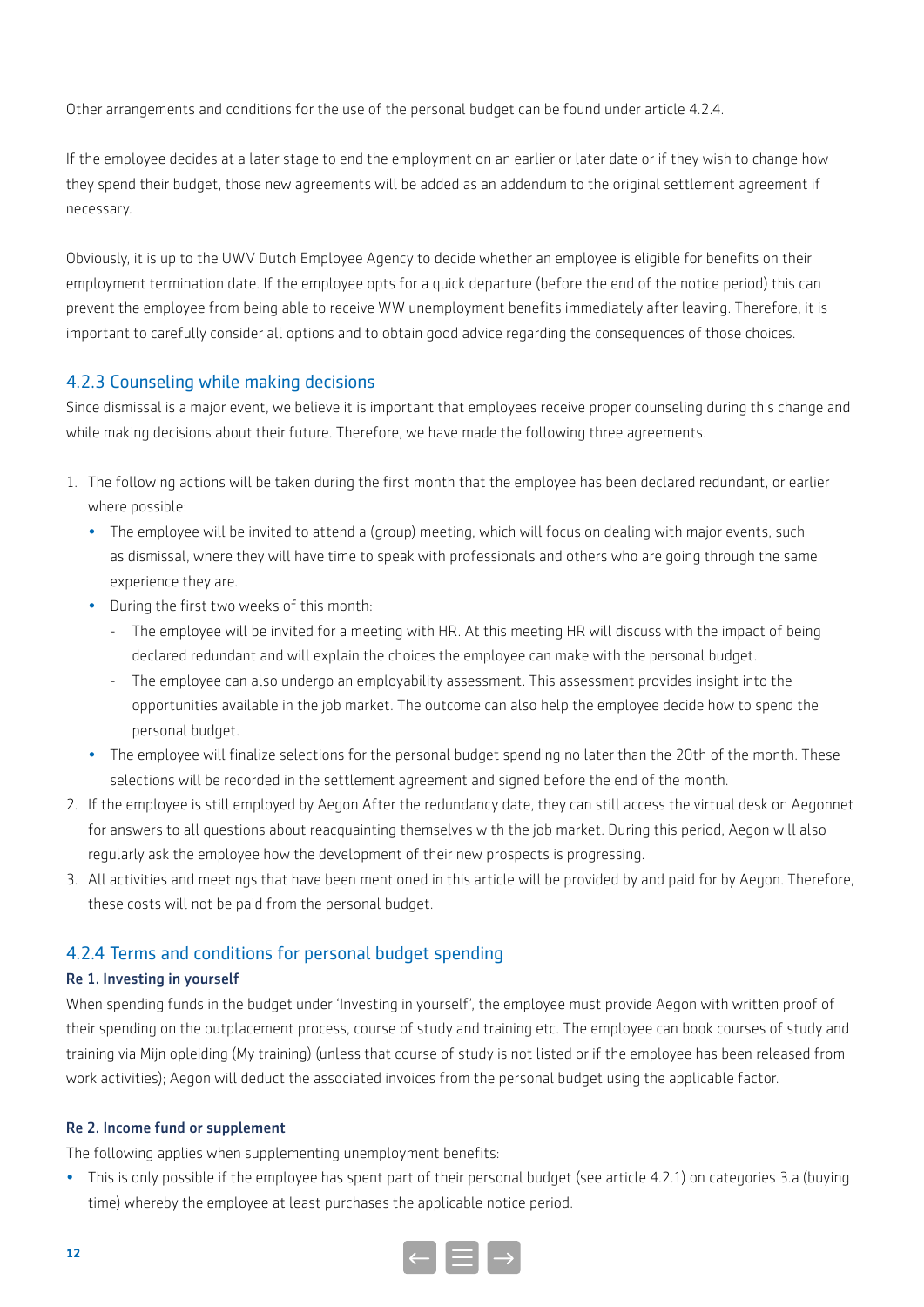- The supplement is calculated based on the difference between the current monthly salary and the WW unemployment benefits and/or unemployment benefits from a different source.
- The supplement is calculated over the number of months that the employee is entitled to WW unemployment benefits and/or private benefits paid by the SPAWW.

The following applies when supplementing pension:

- The employee takes full retirement on the date the employment with Aegon ends.
- The supplement is calculated over the difference between the current monthly salary and the income the employee will receive per month at the time they take full retirement, including pension accrued elsewhere.
- The supplement is calculated over the number of months until the employee reaches their statutory retirement age. The following applies when supplementing a lower salary elsewhere:
- The employee must provide proof of their new salary, converted to the same work time percentage as their last job with Aegon, including holiday pay, thirteenth month and year-end bonus, etc.
- The supplement is calculated over the difference between the current monthly salary and the income the employee earns per month in their new job.
- The supplement is calculated over the duration of the employment contract that does not exceed a 36-month period. The following applies to employees who start their own company or become an independent contractor:
- The employee submits a business plan and proof of registration with the Chamber of Commerce with detailed justification of the required start-up capital.
- The supplement is equal to the required start-up capital up to a maximum of 90% of their annual salary. (This is calculated based on 30% of the annual salary over a period of 36 months).

#### Re 3. Buying or cashing in time

The following applies if the employee chooses to purchase a number of months of employment:

- The scope of the employment will not change in principle. This means that the designated work time (employment percentage) is the same as it was at the time prior to the redundancy date.
- The employee can choose to purchase a lower percentage of employment time than the percentage that applied to them immediately prior to their redundancy. The minimum percentage of employment is 50%. Realize that this may have an adverse effect on any WW unemployment and/or WIA disability benefits. For requests for advice that are submitted on or after January 1, 2022, it will no longer be possible to buy employment time for a lower employment percentage than what applied to the employee immediately before their redundancy date.
- The employee can purchase up to a maximum of 12 months of employment, or up to a maximum of 18 months if they opt for a lower employment percentage than the percentage that applied to them immediately prior to their redundancy date. The following applies to requests of advice that are submitted on or after January 1, 2022:
	- The maximum time that can be purchased for the same duration percentage is 12 months;
	- It is no longer possible to purchase up to 18 months for a lower employment percentage;
	- Employees who are eligible for AOW within 15 months of their redundancy date, or who have reached the retirement age that applies to their pension plan, may purchase up to 15 months of employment time as long as the employee takes full retirement immediately following those 15 months.
- Effective October 1, 2020, the employee can purchase employment time one time only. This means it cannot be extended. If the employee finds a job elsewhere or starts their own company during the term of the purchased employment time, the employment contract will end by mutual agreement on that date. In that case, the 'excess' purchased employment time will be recalculated using factor 1 on the date the employment is terminated.
- The employee is released from work during that period. Provisions related to sickness and leave during this time can be found under articles 5.4 and 5.5.

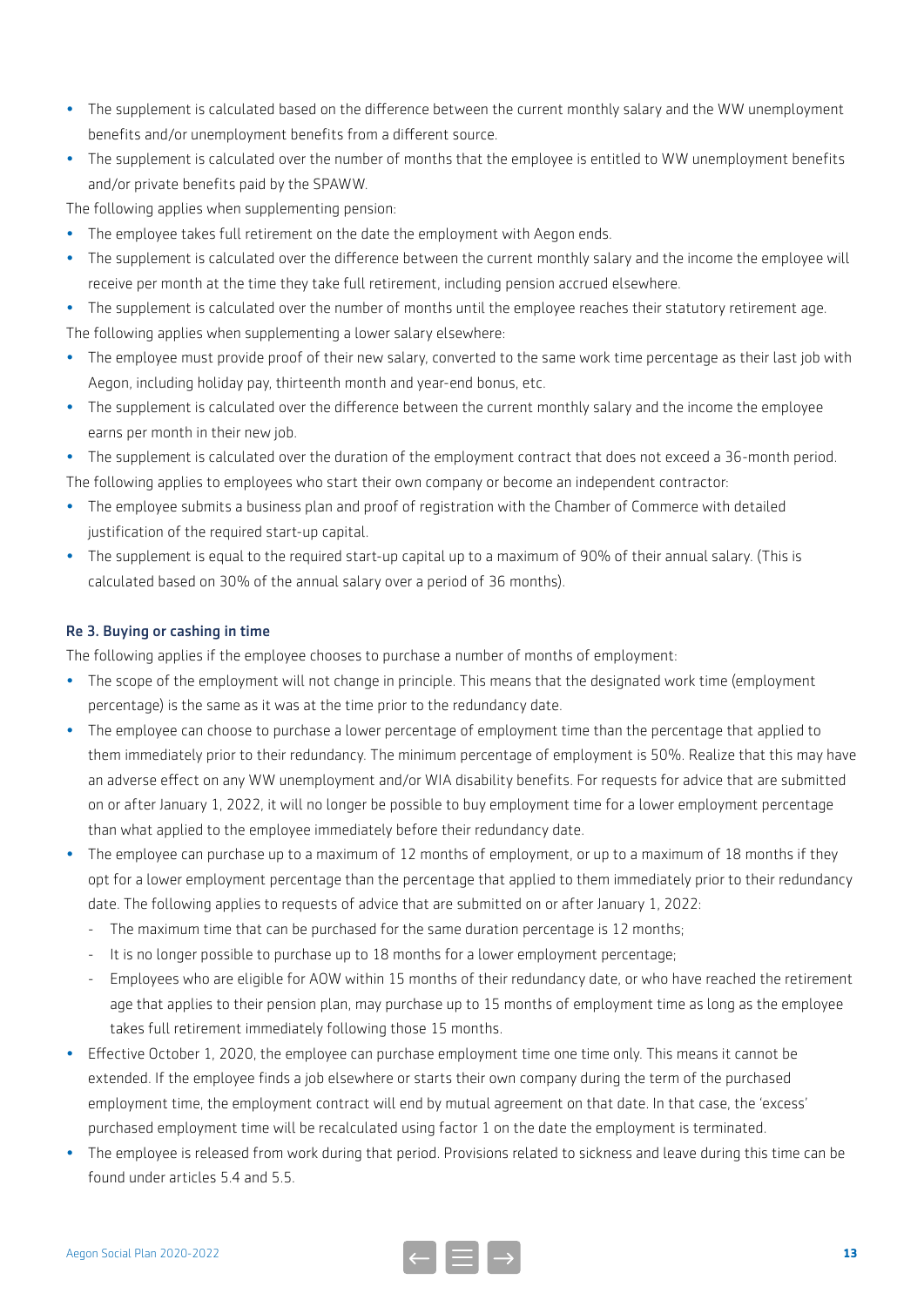- When purchasing months of employment, the employee must keep in mind that they retain their entitlement to vacation bonus and thirteenth month.
- The personal budget does not change if the employment is extended. The reference date for setting the personal budget is the redundancy date.

### 4.2.5 End of employment

Aegon makes agreements with the employee regarding the termination of the employment contract in the first month of redundancy. The employment end date depends on how the employee chooses to spend the personal budget. The basis for this agreement is that the employment will be terminated by mutual consent upon the employer's initiative, whereby the agreements pertaining to termination are recorded in a settlement agreement:

- The settlement agreement will be offered to the employee during the first month where possible, so that it is clear what agreements the parties have made and whether consensus has been reached.
- The employment contract is terminated by mutual agreement on the date the employee starts a new job elsewhere of if the employee starts a new company of any kind, either alone or with others.
- If Aegon has been unable to make any agreements with the employee in a settlement agreement, Aegon will initiate proceedings to terminate the employment contract. Assuming that the employment contract may be terminated or dissolved, the period from the second month of the employee's definitive redundancy until the employment end date will be deducted from the personal budget according to the applicable spending factor. If dissolution or a permit for termination is not granted for any reason, then there is obviously no personal budget. If the employee chooses to end the employment soon after the redundancy date, this may have adverse effects on any WW unemployment benefits, because in this case, Aegon cannot take the notice period into account. By signing the settlement agreement, the employee states that they are aware of this.
- The personal budget that is remaining on the date the employment is terminated will be paid based on the conditions set forth under 'cashing in' (see article 4.2.2).
- If a redundant employee finds a new suitable job at Aegon, or if the employee is assigned to a suitable job, the settlement agreement will be rescinded and the personal budget will be discontinued. Any money that has already been spent on development or outplacement does not need to be repaid.

### 4.2.6 Outplacement

Employees who elect to spend (some of) their personal budget on 'from work-to-work' counseling, outplacement or any other form of career counseling, are free to choose which agency they would like to use for that purpose, for example, an external agency selected by Aegon. The services provided by this agency will be explained during the meetings. Aegon will also provide information in writing about a number of other agencies that are affiliated with the trade unions but does not offer any recommendations about those agencies. More details about the services provided by these agencies can be obtained from the respective trade unions.

The agency selected by Aegon offers the following mobility tools:

- Creating a development plan
- Career path assessment
- Career counseling, aptitude and personality tests
- Job application and interview training and counseling

They also offer services for finding a new job outside Aegon. Examples include training in applying and interviewing for jobs, job hunting or outplacement.

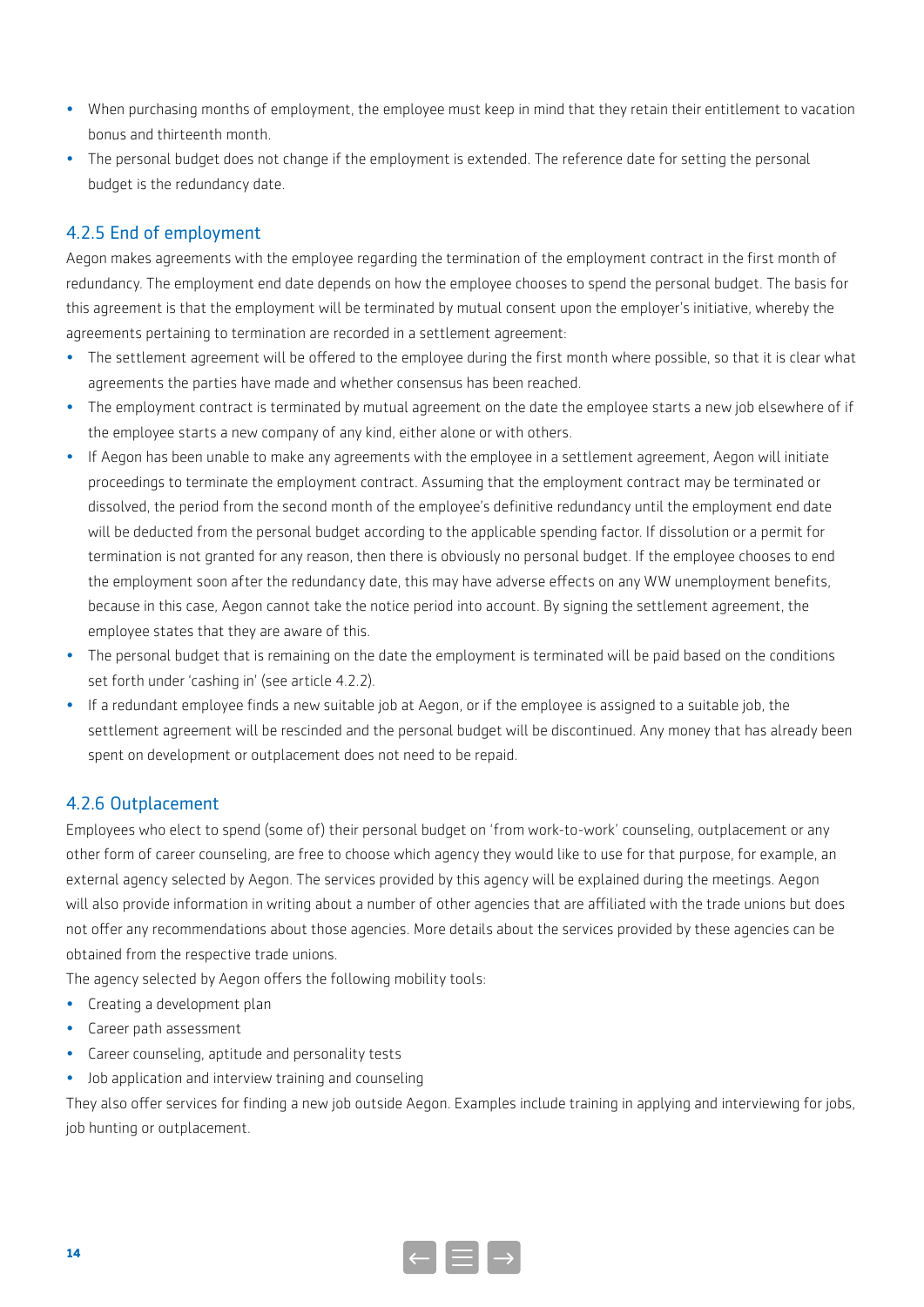# <span id="page-14-0"></span>5. Other provisions

## 5.1 Consequences for facilities and programs

- 1. If the employee is assigned to a different job at Aegon, the facilities and financial arrangements (cell phone, leased company car and others) that come with the new position will apply from the start date of the new job. Facilities and financial arrangements that came with the old job will be discontinued at that time. If immediate discontinuation poses a problem, the employee can speak with the manager to come to an appropriate, temporary agreement.
- 2. If the employment is terminated due to redundancy, the employee will not be required to repay any training costs. Any competition clause also does not apply.
- 3. If the employment is terminated due to redundancy, the employee must return all company property on the redundancy date: the laptop and cell phone are to be returned to the IT service desk and the access card is to be returned to security.
- 4. If the employment is terminated due to redundancy, the employee must return the leased company car within one month from the redundancy date. The early termination clauses defined in the lease plan will not apply in this case.
- 5. The following provisions apply to the different employee discounts:
	- Life insurance policies: employees retain their discount until the policy end date, up to a maximum of 5 years after the employment end date.
	- Discounts on all other products will be discontinued on the employment end date.

## 5.2 Conditions for job location change

The following provisions and facilities apply if the employee's job moves to, or they accept a suitable job at a different Aegon location:

- The employee is entitled to travel time compensation if the travel time for the commute increases to more than 90 minutes per day (measured based on www.9292.nl or the ANWB route planner, depending on the employee's usual mode of travel, to the extent this is considered reasonable).
- The daily work hours will be reduced for a period of 24 months by the number of minutes the total travel time exceeds 90 minutes. If the employee's total travel time already exceeded 90 minutes per day before the move, the employee will only be compensated for the increase in travel time.
- The employee will continue to benefit from the same travel cost arrangement they were using previously, whereby the maximum number of kilometers eligible for compensation will not be capped for the first 24 months.
- The existing moving expense policy shall apply (see Aegon staff benefit schemes).

## 5.3 Suitable job at a lower level

If a suitable, internal job has been found for the employee that is one level below the current job and it results in their salary exceeding the scale maximum, the salary will be frozen (no CLA increases based on the HR cycle), until the possibility for a salary increase in the new (lower) scale occurs. The CLA provisions that govern salary increases will fully apply again at that time. Both Aegon and the employee will make every effort to find a job at the original job level as soon as possible.

## 5.4 Illness

If the employee is out sick for more than four weeks if still employed after the redundancy date (because additional employment time was purchased as outlined in article 4.2.2, the following shall apply: after those four weeks and during the remaining period of illness, only half the costs for purchasing additional employment time will be paid from the personal budget. Aegon will pay the other half. This does not apply to maternity leave. In that case, Aegon pays those costs in full and this leave will not go against the personal budget.

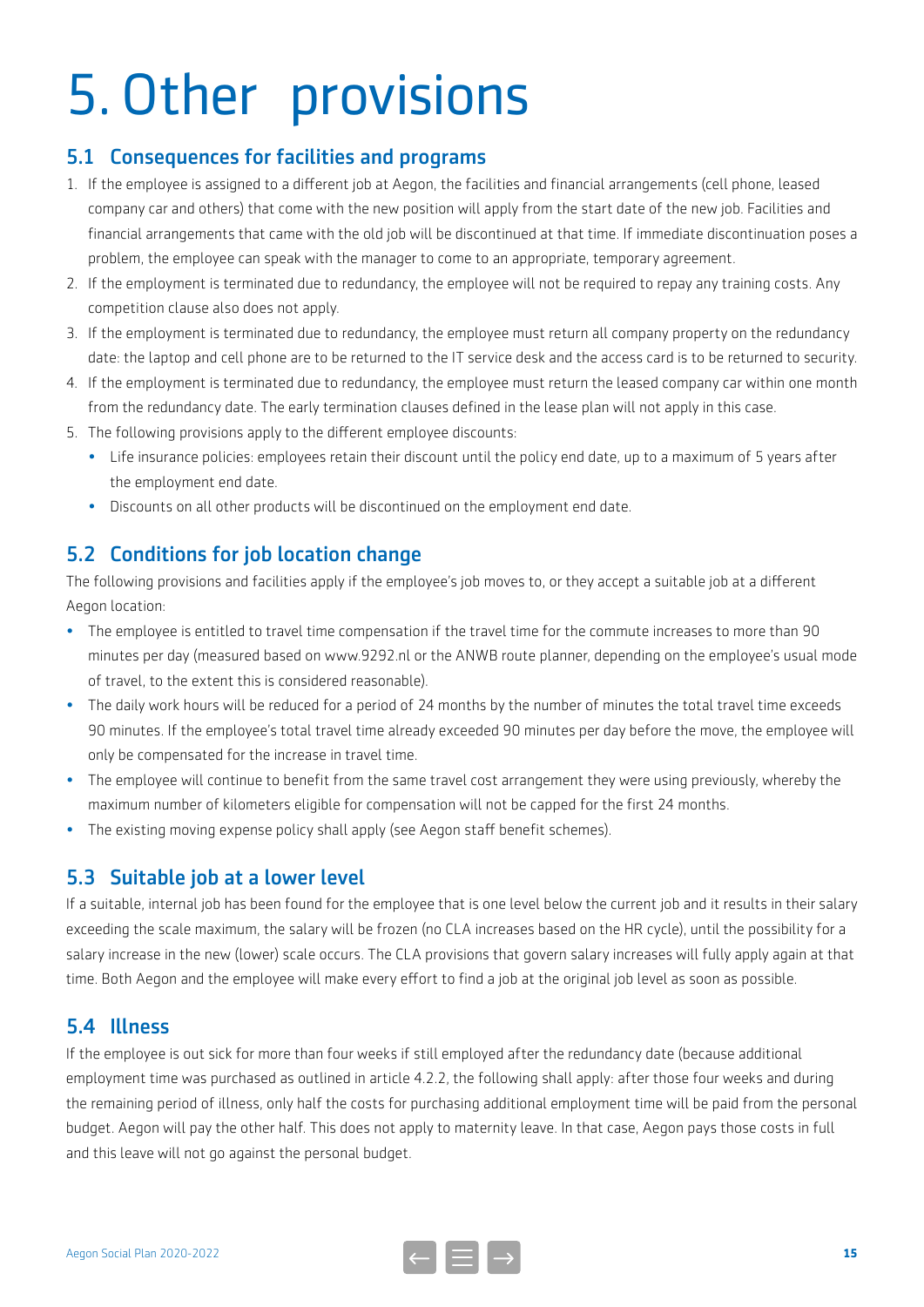<span id="page-15-0"></span>The aforementioned can never lead to an amount from the personal budget that has already been spent before the employee became ill (including the first four weeks of illness) along with any remaining budget once the employee recovers, that falls below the statutory transition payment. If the employee is still ill when that point is reached, Aegon will pay the full salary until the employee has recovered or until the date the continued payment obligation due to illness ends, whichever one comes first.

The standard reintegration obligations apply to both the employee and Aegon during illness or invalidity. The employment can only be terminated due to reorganization once the employee has fully recovered. If Aegon terminates the employment due to long-term invalidity, the provisions defined in the social plan, including the (remaining) personal budget, obviously do not apply (anymore).

## 5.5 Leave and work hours

If the employee chooses to purchase a number of months of employment, the employee will continue to accrue (pro-rated) statutory and non-statutory leave, but no compensatory leave over that time.

Non-statutory leave will no longer be accrued during the period of purchased employment time for requests for advice that are submitted on or after January 1, 2022.

The statutory leave accrued during the time the employee is released from work will be deemed to have been taken during that period. The value of any remaining non-statutory leave will be paid out when the employment ends.

As soon as the intent to reorganize a given business unit is known, it is no longer possible to change the work hours of an employee who works for that business unit.

## 5.6 Advisory Committee

There is an Advisory Committee the employee or the manager can contact if there is a difference of opinion regarding the implementation of this social plan. This committee provides advice to management. The committee consists of two representatives from (or on behalf of) the trade unions / the CWC and two representatives from Aegon.

This committee reviews whether Aegon and the employee have adequately fulfilled the obligations set forth in this document. The committee provides the employee and the manager or other representative on behalf of Aegon with the opportunity to clarify their positions.

The committee issues an opinion to the parties within three weeks unless it is not reasonably possible to do so. The management team of the business unit in question will then make a final decision on the matter.

If there is a unanimous opinion from the committee, the management team of that business unit can only deviate from the opinion if there are compelling reasons to do so.

An internal appeal cannot be filed against the supervisory committee's decision.

## 5.7 Hardship clause

If the implementation of this plan leads to an obviously unfair situation for a redundant employee, Aegon may deviate from this plan in favor of the employee upon the employee's request. Such a decision to deviate from the social plan is reserved for the MT NL. The MT NL will obtain advice from the HR Director of Aegon Nederland before making a decision.

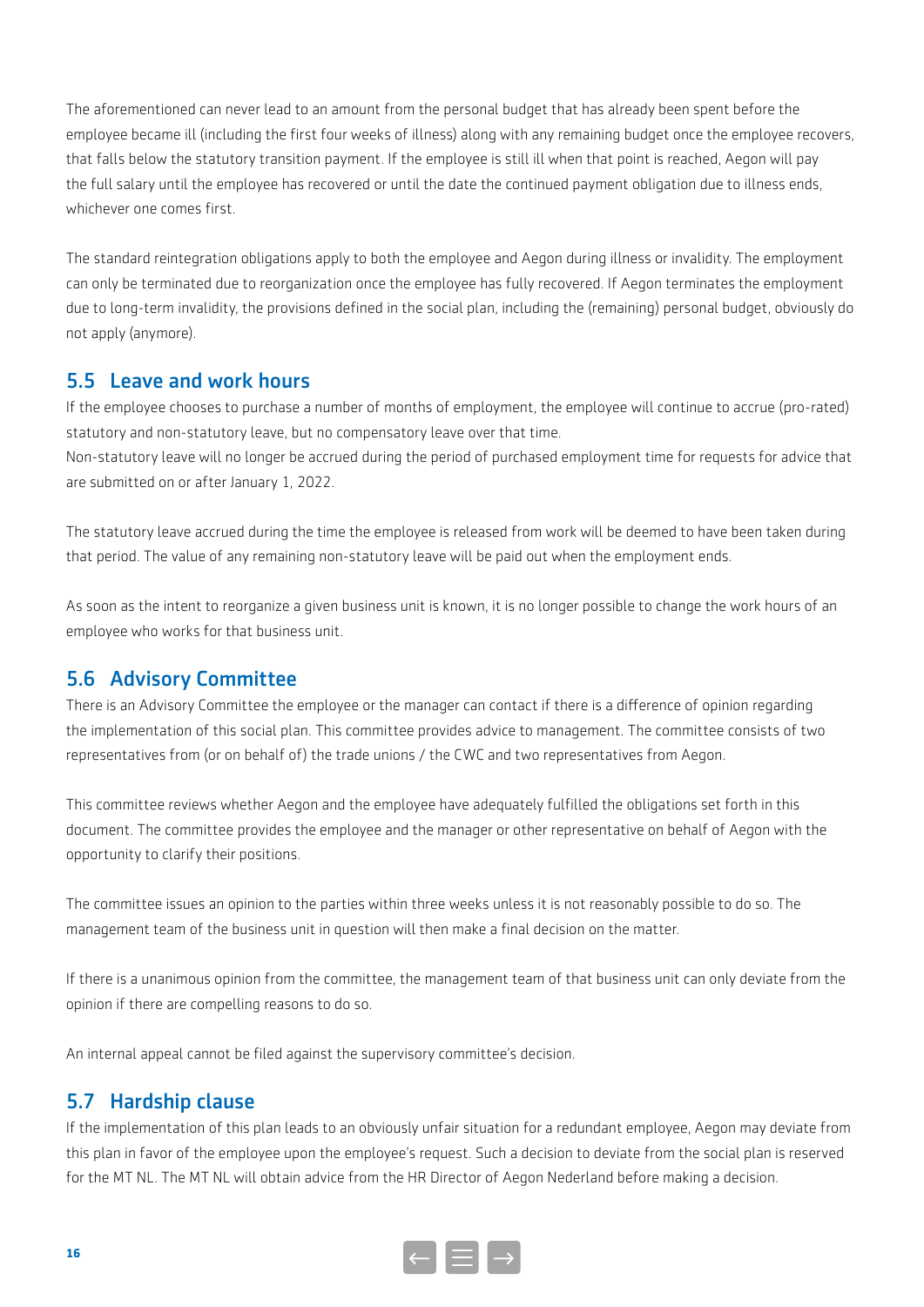## <span id="page-16-0"></span>5.8 Relationship to the transitional payment

The Work and Security Act will be deemed to have been met with regard to the transitional payments upon providing the personal budget and other services specified in section 5 of this social plan.

It is assumed that the transitional payment is factored into the personal budget and the other services defined in this plan or that any transitional payment will be deducted from the personal budget payable under this plan and other services defined in this plan.

Investments in employees prior to the redundancy date will not be deducted from the personal budget / transitional payment even though the Work and Security Act provides that option.

## 5.9 Collective Redundancy (Notification) Act (WMCO)

A reorganization / organizational change may be subject to the provisions laid down in the Collective Redundancy (Notification) Act (WMCO).

The parties agree that the resulting dismissals have been reported as prescribed by the WMCO and that the terms and conditions of article 5a, paragraph 1 of the WMCO have been fulfilled, such as:

- The provisions in this plan for forced dismissals apply to the reorganization / organizational change.
- The CWC or WC has advised in favor of the decision or the decision has been implemented in accordance with the advice from the CWC or WC.
- The trade unions have been notified of the reorganization / organizational change beforehand and have received a copy of the request for advice.

Unless the trade unions indicate within two weeks after they have been informed that they still want to be consulted, they are considered to have been adequately informed by the employer about the dismissals and they agree to those upcoming dismissals and waive any further consultation. After all, the consultation led to this social plan that contains a series of measures for dismissal that have been agreed.

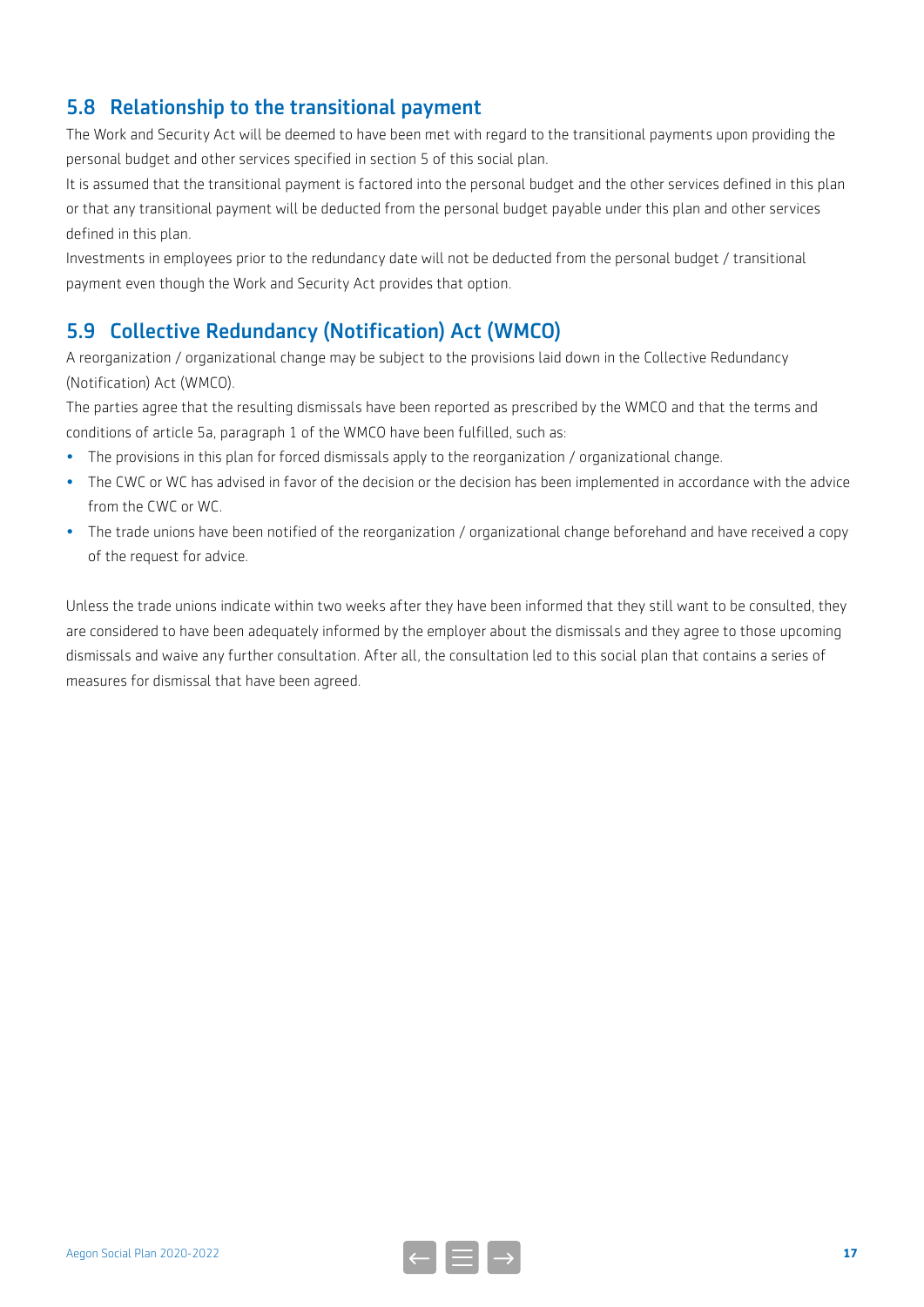# <span id="page-17-0"></span>6. Definitions

This social plan contains the following definitions:

#### Redundancy date

The date as of when the employee is formally declared redundant in writing.

#### Time employed

The length of time employed for calculating the personal budget is rounded off to full years of service. For this calculation, partial years of service of six months or longer will be considered a full year.

#### Equal / interchangeable positions

Positions that are comparable in terms of content, required knowledge, skills and competencies, and that are equal in terms of job level and pay, whereby these elements are assessed in relation to one another. Starting point here are the ministerial regulation(s) in effect on the redundancy date.

#### Changed / new positions

Positions that are not comparable in terms of content, required knowledge, skills and competencies, and that are not equal in terms of job level and pay, whereby these elements are assessed in relation to one another. Starting point here are the ministerial regulation(s) in effect on the redundancy date.

#### Monthly salary

The gross monthly salary including any demotion supplement but excluding the flex budget and any other supplements.

#### Employee

A person who has an employment contract with Aegon Nederland N.V. and is assigned to a pay scale from 1 to 12 or is assigned to a similar pay scale at Aegon Corporate Center.

#### MT NL

The management team of Aegon Nederland or, where appropriate, the equivalent at Aegon Asset Management or Corporate Center.

#### Suitable job

A job at the same job level (in terms of education, knowledge and experience) or maximum one level lower, or a job that an employee can become eligible for within six months of being assigned to that job. The scope of the job is also considered (number of work hours).

The one-way commute does not exceed 90 minutes in travel time and the usual travel time before the move did not exceed 90 minutes unless the employee chooses to accept this longer travel time.

#### **SPAWW**

The Stichting Private Aanvulling WW and WGA (private supplemental insurance benefits for WW unemployment and WGA re- employment of partially incapacitated individuals), the organization that Aegon joined. See article 9 of the CLA.

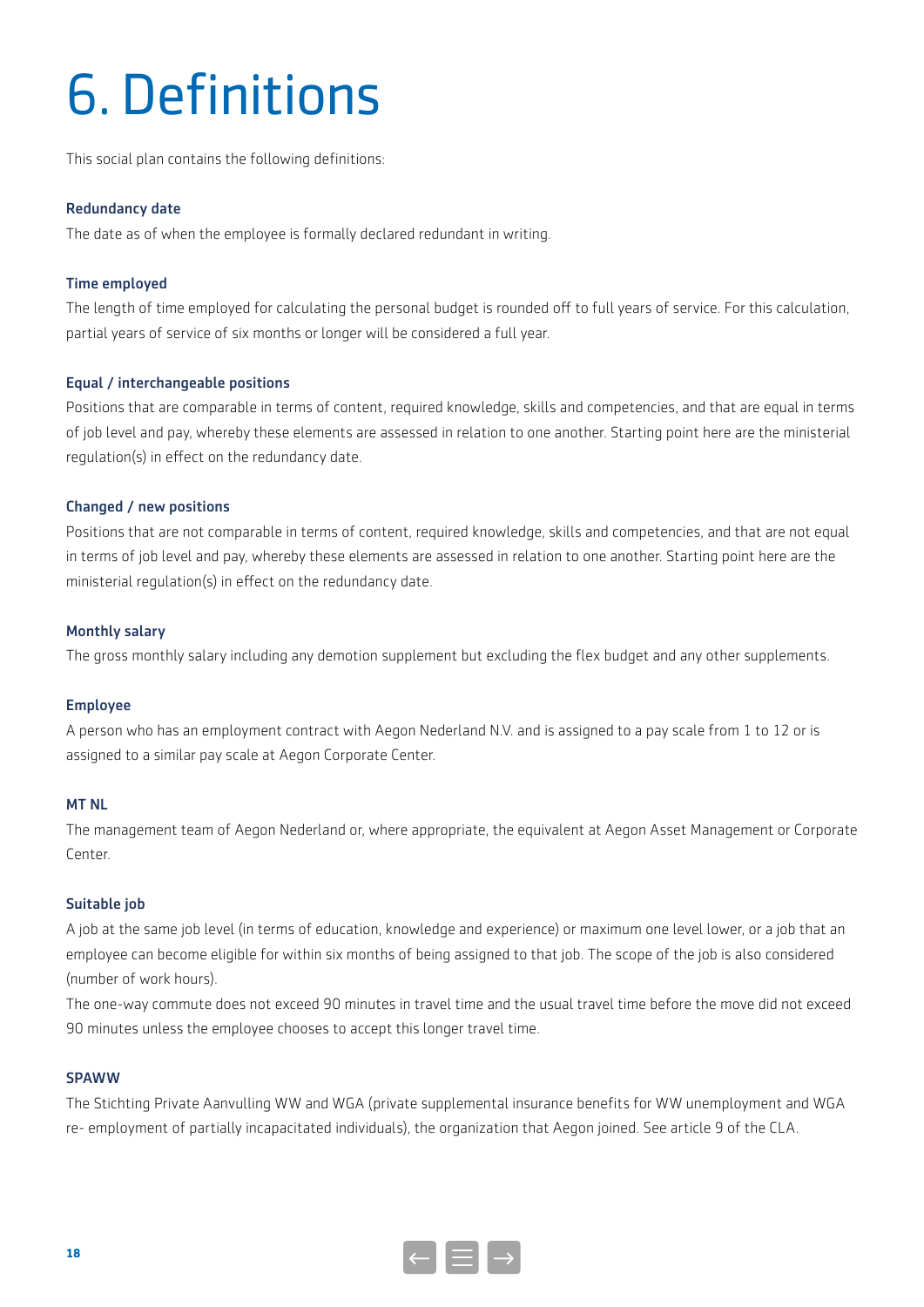#### Trade unions

FNV Finance, CNV Vakmensen and De Unie.

#### Moved position

A position that moves to a different geographical location.

#### Projected loss of income

The gross monthly salary that the employee earns on the redundancy date multiplied by the number of months until the employee reaches the AOW statutory retirement age.

The following amounts are deducted:

- Social benefits (such as WW unemployment). The benefits paid by the Stichting PAWW are no longer taken into account when determining the expected loss of income at that time for requests for advice that are submitted on or after January 1, 2022.
- The (contributory or non-contributory) pension accrued at Aegon before the employee reaches the AOW statutory retirement age.

#### Priority candidate

An employee who has been declared redundant, thus who has priority in internal job application procedures over employees who have not been declared redundant.

#### Employer

Aegon Nederland N.V.

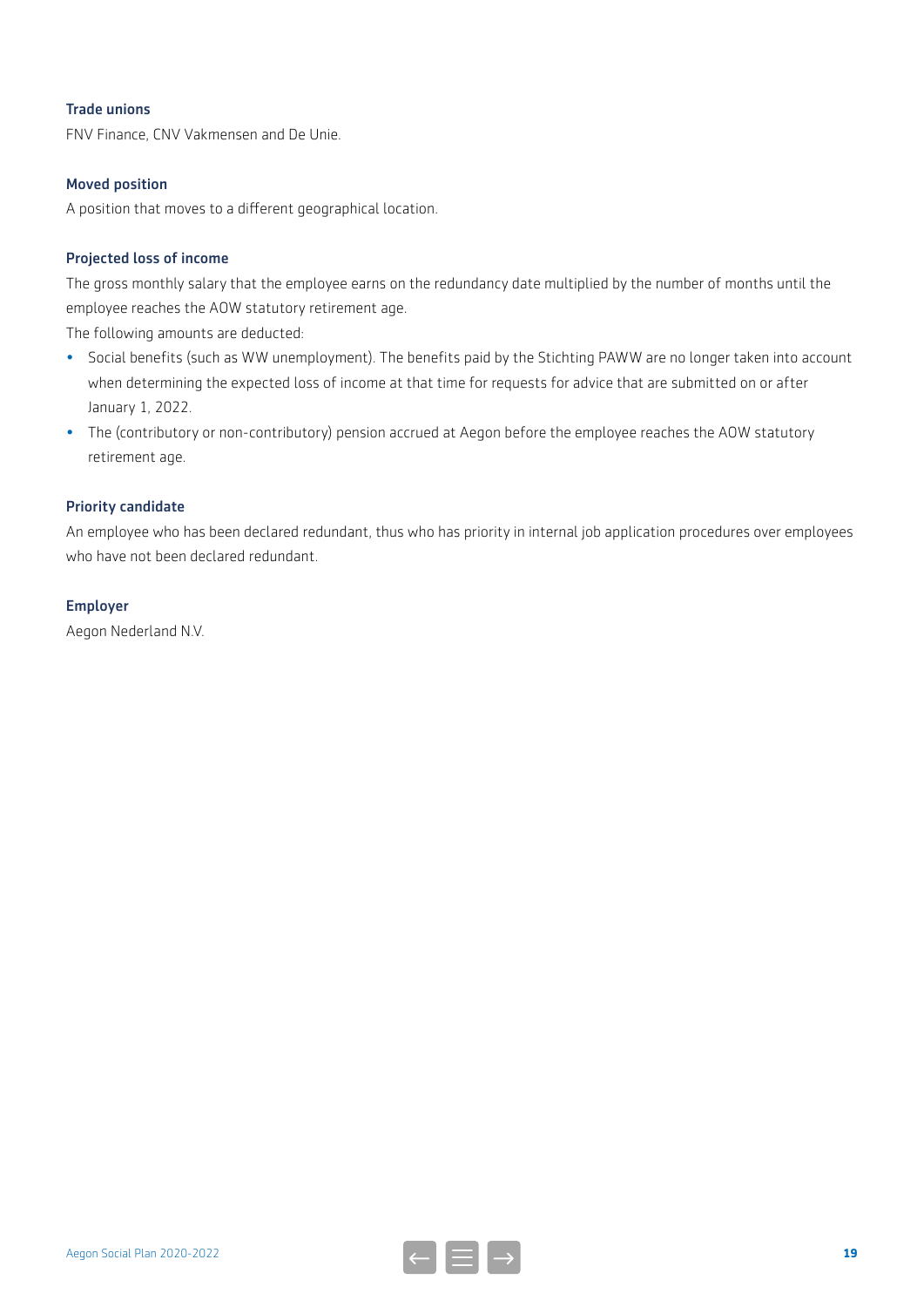## <span id="page-19-0"></span>7. Sample calculations for using personal budget

## Sample calculation for supplementing WW unemployment benefit:

- Personal budget is € 61,400.
- Say the WW benefit for 24 months equals  $\epsilon$  48,000
- The Aegon salary over that same period of 24 months equals  $\epsilon$  83,760
- The maximum difference between both that can be used for supplementing the benefit € 83,760 € 48,000 = € 35,760
- That usage is favorably 'priced' using factor 1.15.
- Factor 1.15 ( $\in$  35,760 / factor 1.15) =  $\in$  31,095
- The gross personal budget increase upon payout is:  $\epsilon$  35,760  $\epsilon$  31,095 =  $\epsilon$  4,665
- Personal budget to be paid upon employment termination will be  $\epsilon$  61,400 +  $\epsilon$  4,665 = gross  $\epsilon$  66,065

## Sample calculation of Investing in yourself:

- The personal budget is  $\epsilon$  61,400
- Based on the submitted documents, the course of study costs  $\epsilon$  4,760.
- The usage is favorably 'priced' using factor 1.4.
- Factor 1.4 ( $\in$  4,760 / factor 1.4) =  $\in$  3,400
- The gross personal budget increase upon payout is:  $\epsilon$  4,760  $\epsilon$  3,400 =  $\epsilon$  1,360
- Personal budget to be paid upon employment termination will be € 61,400 + € 1,360 = gross € 62,760

## Sample calculation of income supplement:

- The personal budget is € 115,000 and all of it is used for the purpose of supplementing income.
- Usage is maximized for the personal budget of  $\epsilon$  115,000.
- The usage is more favorably 'priced' using factor 1.15.
- Factor 1.15 ( $\text{\textsterling}$  115,000/1.15) =  $\text{\textsterling}$  100,000
- D The gross personal budget increase upon payout is:  $\in$  115,000  $\in$  110,000 =  $\in$  15,000
- Personal budget to be paid upon employment termination will be  $\epsilon$  115,000 +  $\epsilon$  15,000 = gross  $\epsilon$  130,000

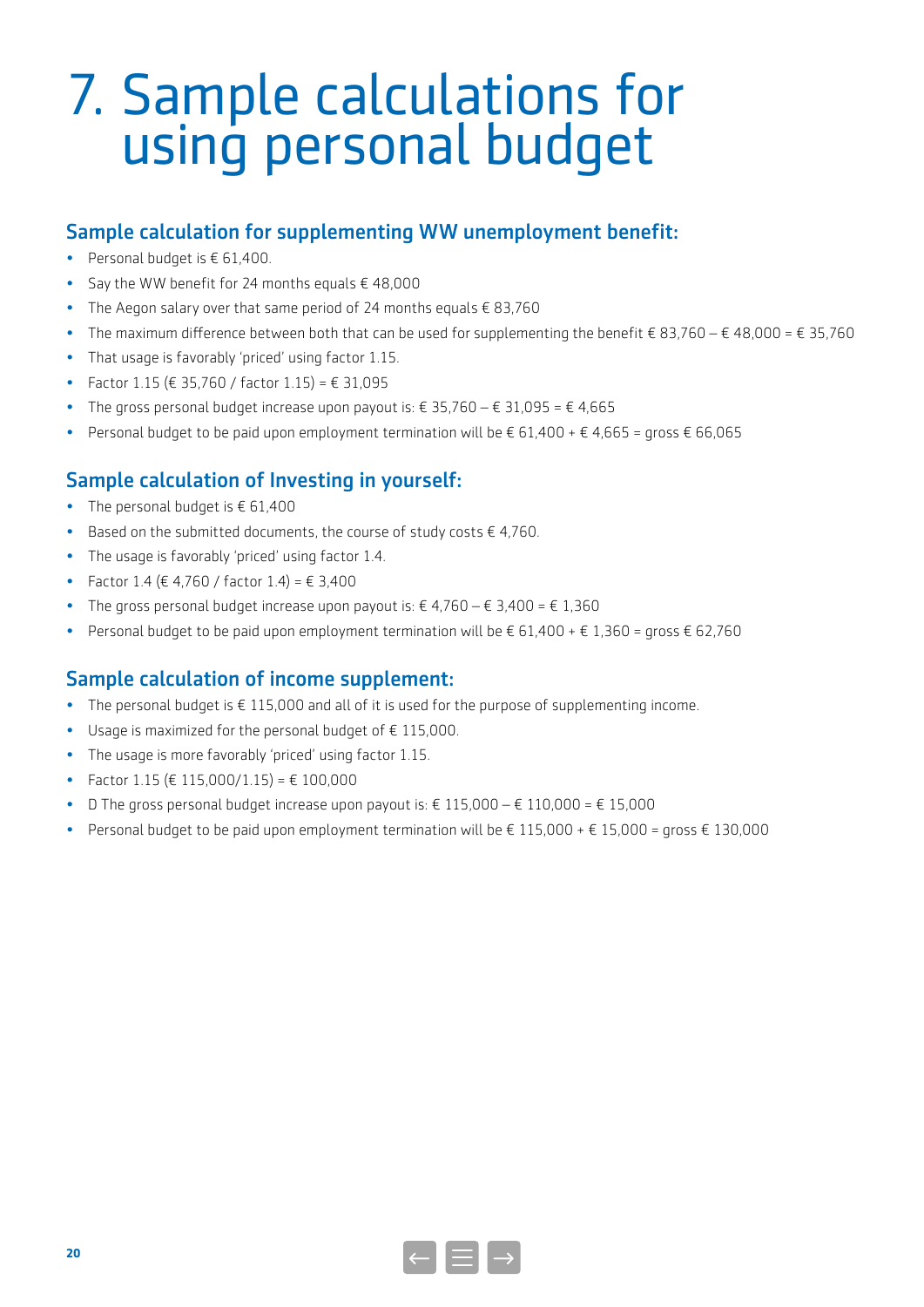